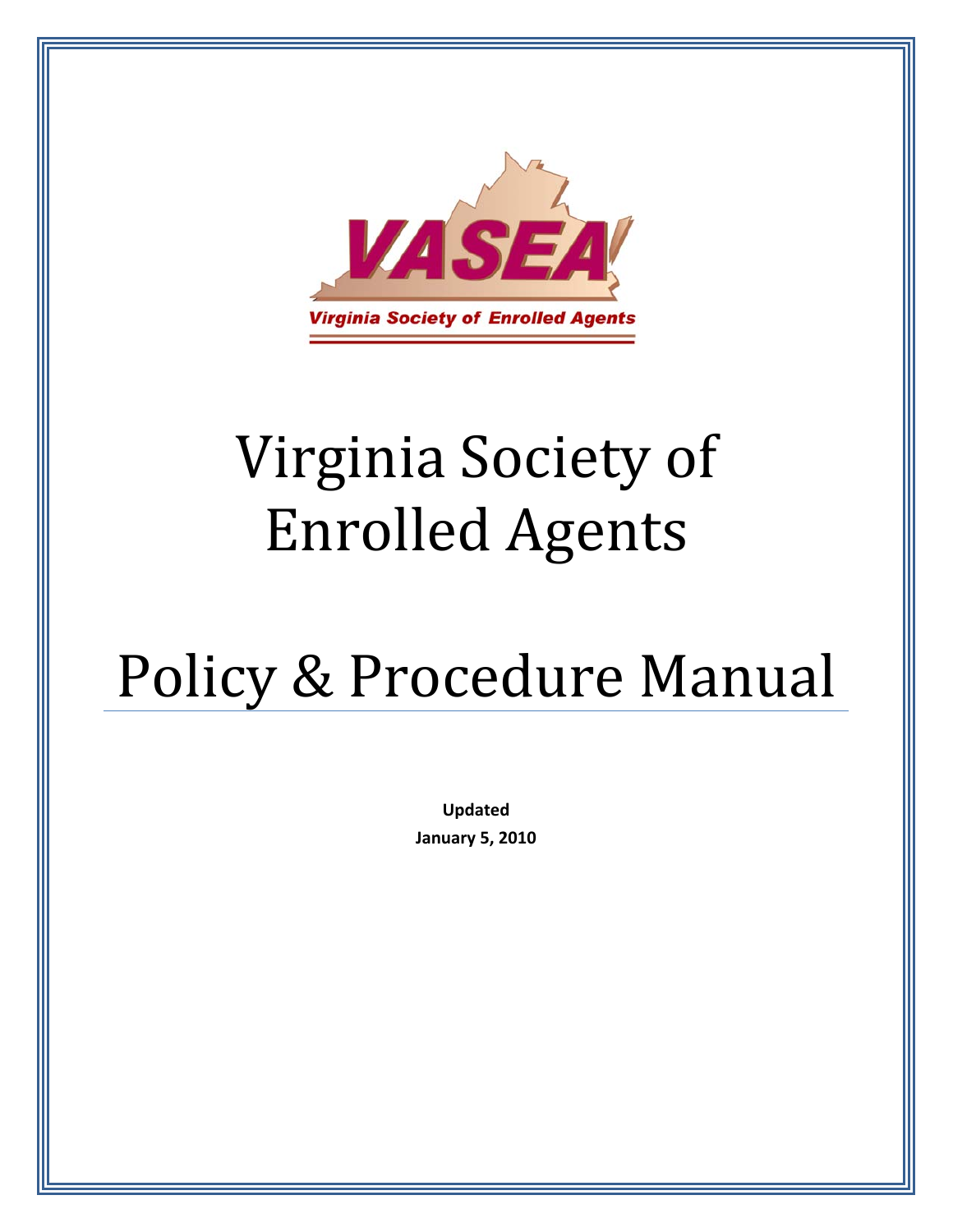Virginia Society of Enrolled Agents<br>Policy & Procedure Handbook

# **Contents**

| VASEA Policy & Procedure Manual |  |
|---------------------------------|--|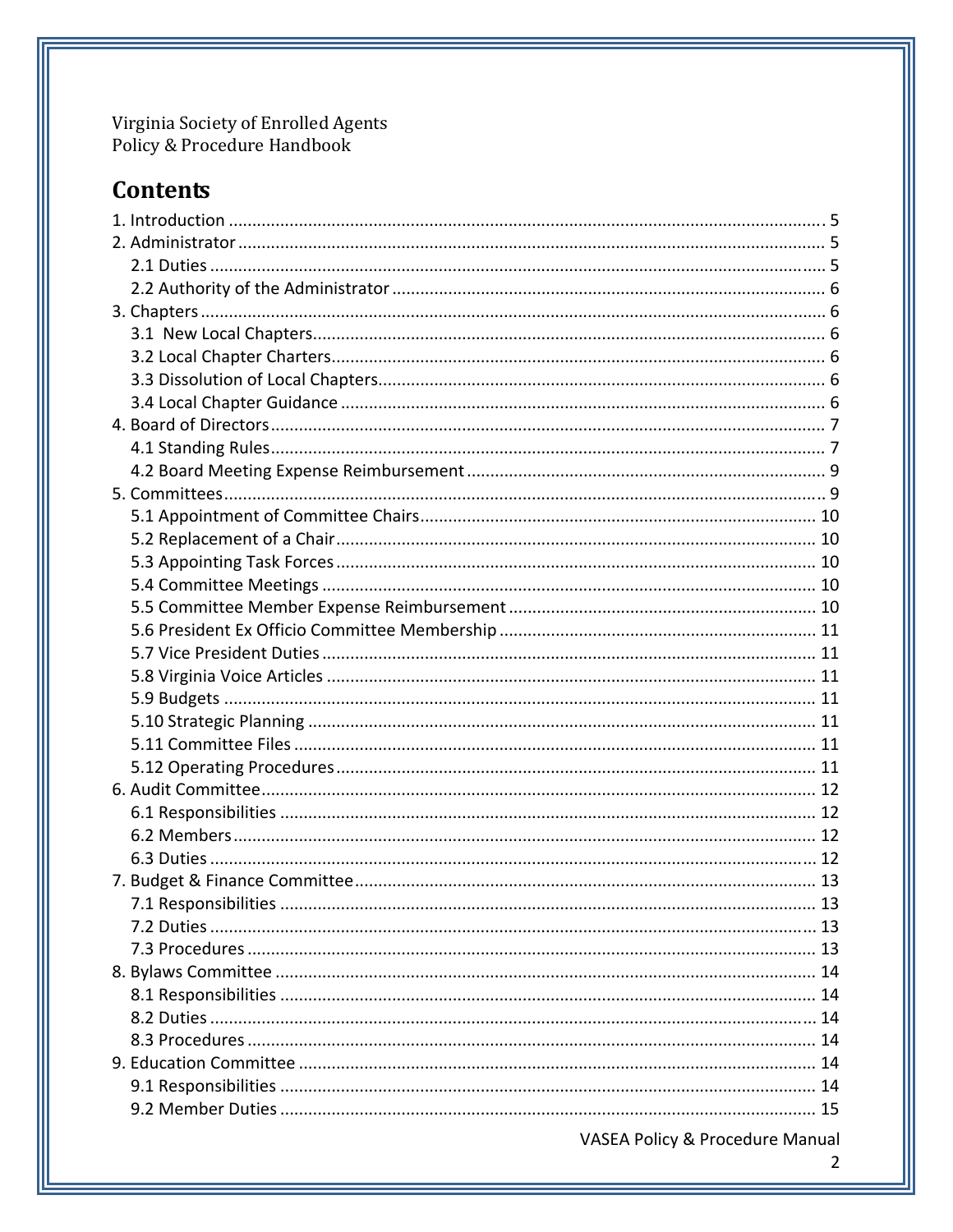VASEA Policy & Procedure Manual

 $\overline{3}$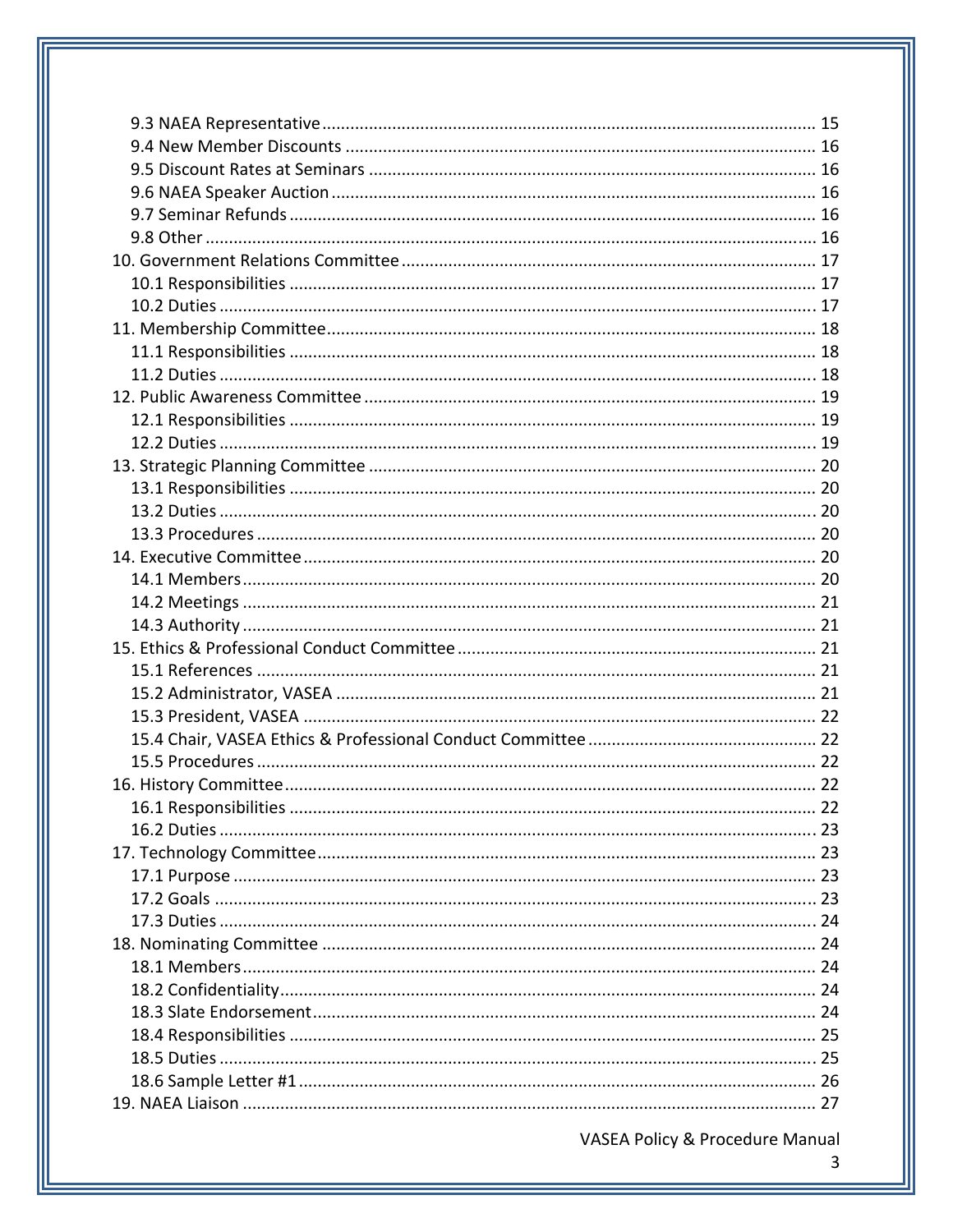| 27.2 Suspension of Membership | 36. |
|-------------------------------|-----|
|                               |     |
|                               |     |
|                               |     |
|                               |     |
|                               |     |
|                               |     |
|                               |     |
|                               |     |
|                               |     |
|                               |     |
|                               |     |
|                               |     |

VASEA Policy & Procedure Manual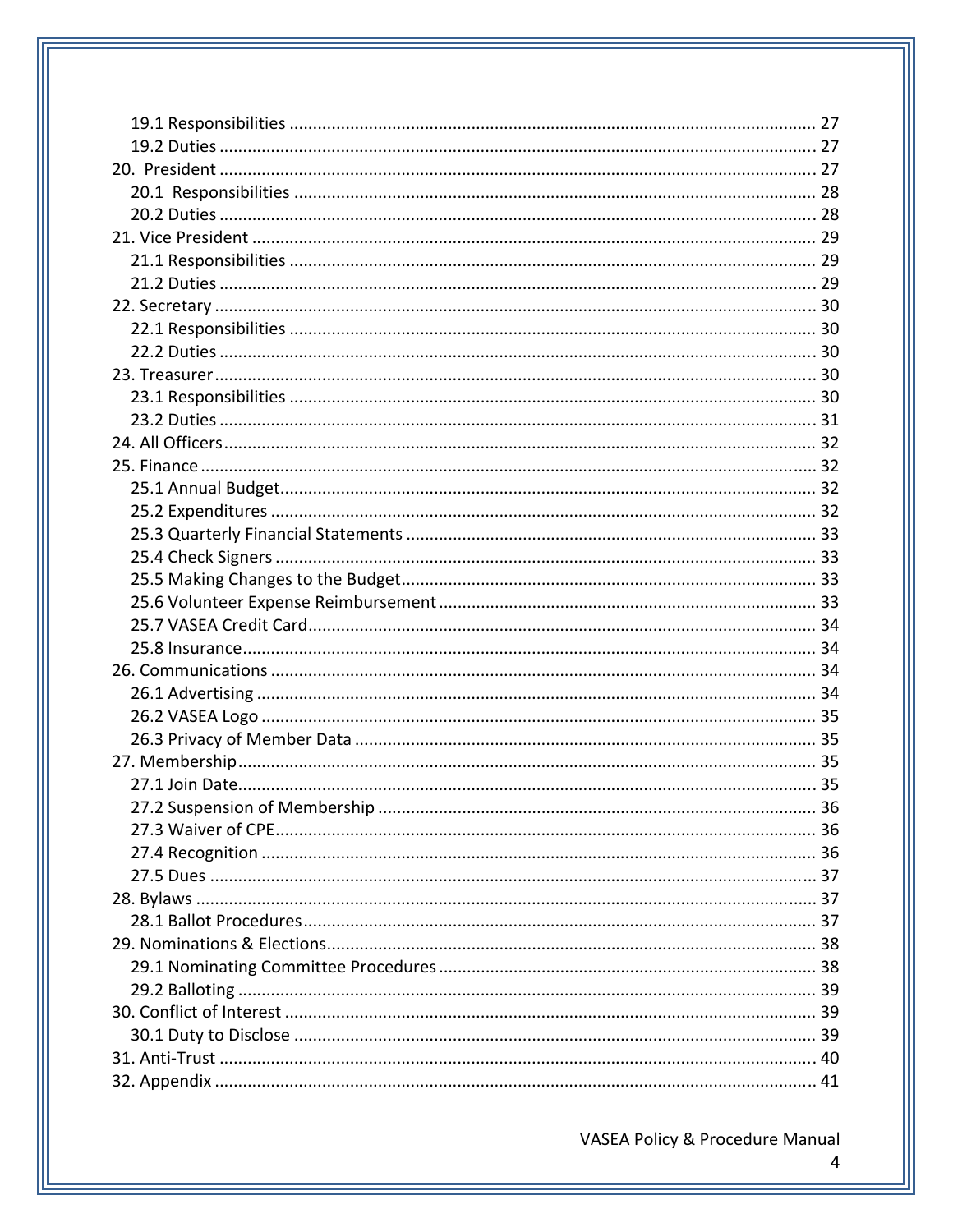# **1. Introduction**

This Policy & Procedure Handbook has been prepared to collect the policies and procedures for the operation of the Virginia Society of Enrolled Agents. It is designed to expand on the provisions of the bylaws. Additional guidance is provided in IRS Circular 230, NAEA Code of Ethics and Rules of Professional Conduct, NAEA Bylaws and the NAEA Policy and Procedure Manual. This Handbook is reviewed annually by the VASEA Board of Directors. Your suggestions and recommendations are welcome.

This Policy & Procedure Handbook has been adopted by action of the VASEA Board of Directors on (July 9, 2009), and supersedes all previous policies approved by the Board.

# **2. Administrator**

The Board will engage an association management firm, or an employee, as Administrator, who will perform such duties as are prescribed by the Board. The Administrator will be an ex officio non‐voting member of the Board. The Administrator will have a written employment contract.

#### *2.1 Duties*

The Administrator will provide, in accordance with the terms of its current contract:

- central office and administration
- day-to-day administration
- house and store current records
- answer and/or route correspondence and telephone requests in a timely manner
- arrange for conference room space for Board and Committee meetings
- database management
- limited bookkeeping & accounting services
- publications & communications services
- Board of Directors meeting logistics & support
- membership outreach
- meeting and conference planning
- web-site development coordination, and
- other services as directed by the VASEA Board.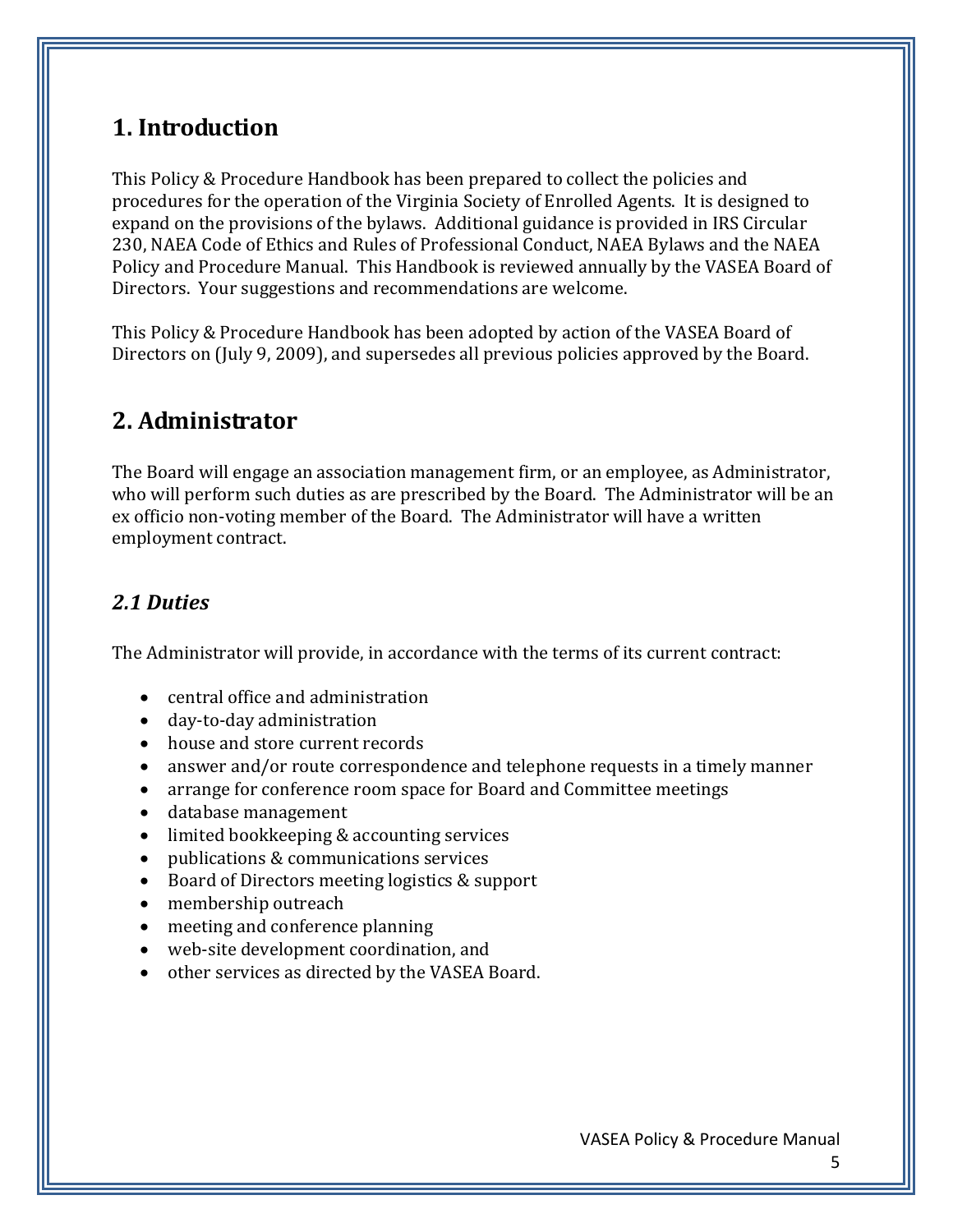## *2.2 Authority of the Administrator*

The Administrator is authorized to act on behalf of VASEA in ordinary day-to-day business matters, as provided in the management contract. Authority to sign contracts or commit funds on behalf of VASEA is limited to projects, programs and activities which have been specifically approved and budgeted by the Board.

# **3. Chapters**

#### *3.1 New Local Chapters*

Local Chapters are a creation of the Virginia Society of Enrolled Agents. Formation of new local chapters shall be directed by the VASEA Board of Directors. As such, they shall not be incorporated in the Commonwealth of Virginia. Administrative requirements to be met by the local group of Enrolled Agents, who wish to form a local chapter, shall be established by the VASEA Board.

#### *3.2 Local Chapter Charters*

The VASEA Board of Directors shall issue a charter (in letter format) to each chapter. The charter shall be signed by the VASEA president and secretary.

The Official Name of a Local Chapter shall be determined by the Members of that Chapter. If a Chapter wishes to change its name, the change will become effective at the beginning of the next fiscal year. Notification of the name change shall be made in writing to the Administrator, VASEA President, and VASEA Treasurer.

#### *3.3 Dissolution of Local Chapters*

The VASEA Board of Directors may dissolve a local chapter by removing or withdrawing its charter. A Local Chapter may be deactivated when conditions warrant and the intent is to reactivate the Local Chapter at some point in the future

# *3.4 Local Chapter Guidance*

A compendium of policies and procedures applicable to the operation of Chapters will be made available to each Chapter and will be called "Local Chapter Guidance" (LCG). The LCG will be published annually in the VASEA Policy & Procedures Manual.

VASEA Policy & Procedure Manual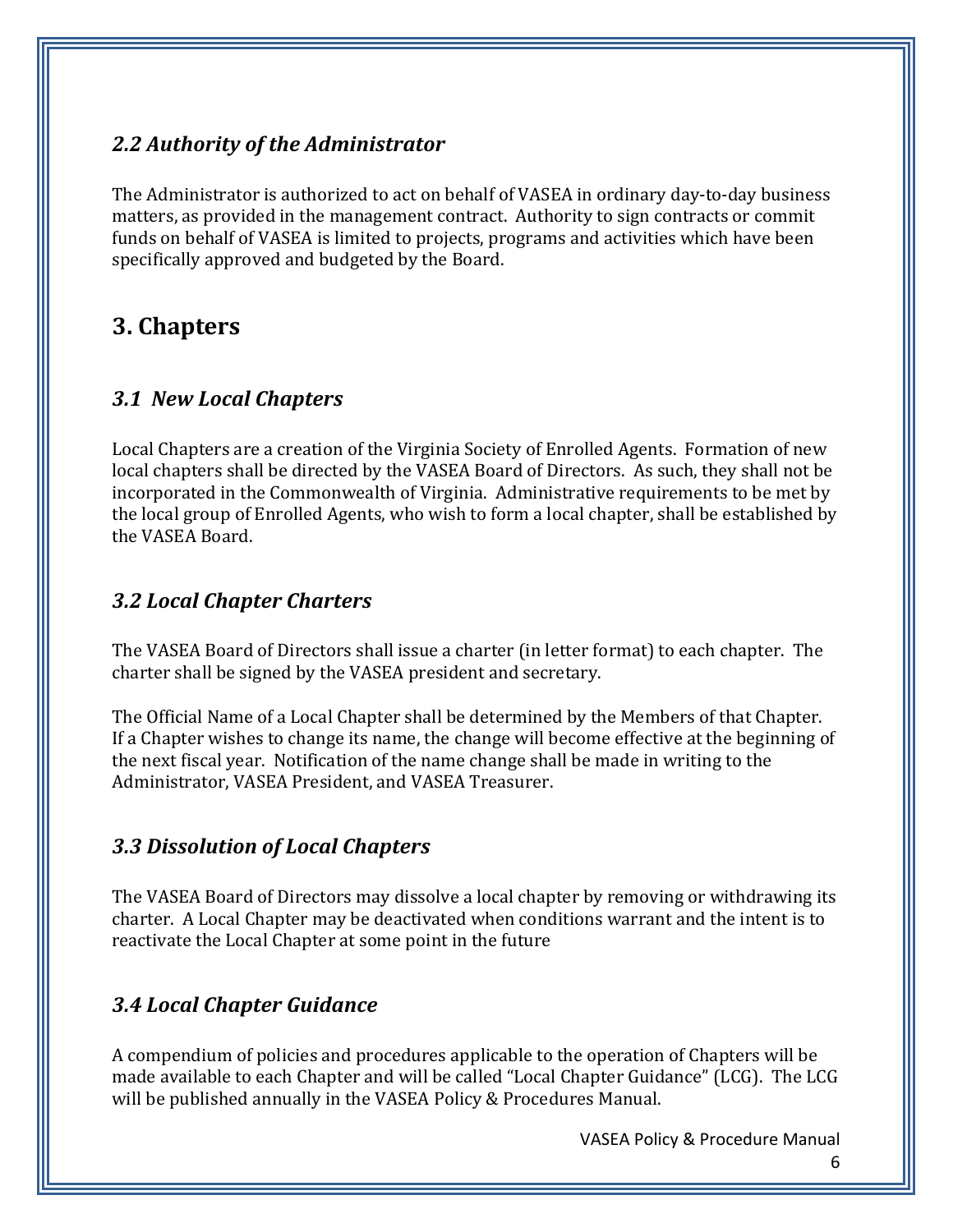Chapter Presidents, or other members, can recommend to the VASEA Board changes to the LCG for consideration. Appropriate notice of proposed changes to the LCG will be given to all chapters and their input will be considered prior to action on proposed changes. Changes to the LCG will not become effective until at least 30 days after adoption by the Board.

# **4. Board of Directors**

#### *4.1 Standing Rules*

Attendance shall be mandatory for all meetings of the VASEA Board of Directors (Board). An excused absence shall be automatic upon notice of member or family illness or death or an emergency situation. An excused absence shall be allowed in case of conflict arising from a change in original schedule. If a member cannot attend, notice is to be given to the Administrator 48 hours in advance. If a quorum will be lost, the Administrator, after consultation with the President, will advise other members of the status of the meeting. Two unexcused absences during any given fiscal year shall be grounds for removal from office by the Board.

The board shall hold no fewer than three meetings between annual meetings. The spring board meeting will be the day before the Spring Seminar.

The Board may use the consent agenda format for its meetings.

The Administrator shall issue to the board and committee chairs a call for agenda items and set a deadline for agenda items and reports prior to each scheduled Board meeting. The Administrator shall be the Secretary's designee for the purposes of Article VI, paragraph 6.02, of the Bylaws.

All reports shall be submitted in writing and any recommendation for board consideration will be included in the report.

These reports and other material relevant to the board meeting shall be distributed for study by the Board members and posted on the VASEA website prior to each meeting.

Motions offered during a meeting of the Board shall be in writing with a copy provided to the Secretary.

Regularly scheduled meetings will begin at 10:00 am and end at, or before, 5:00 pm unless approved by action of a majority of the board.

VASEA Policy & Procedure Manual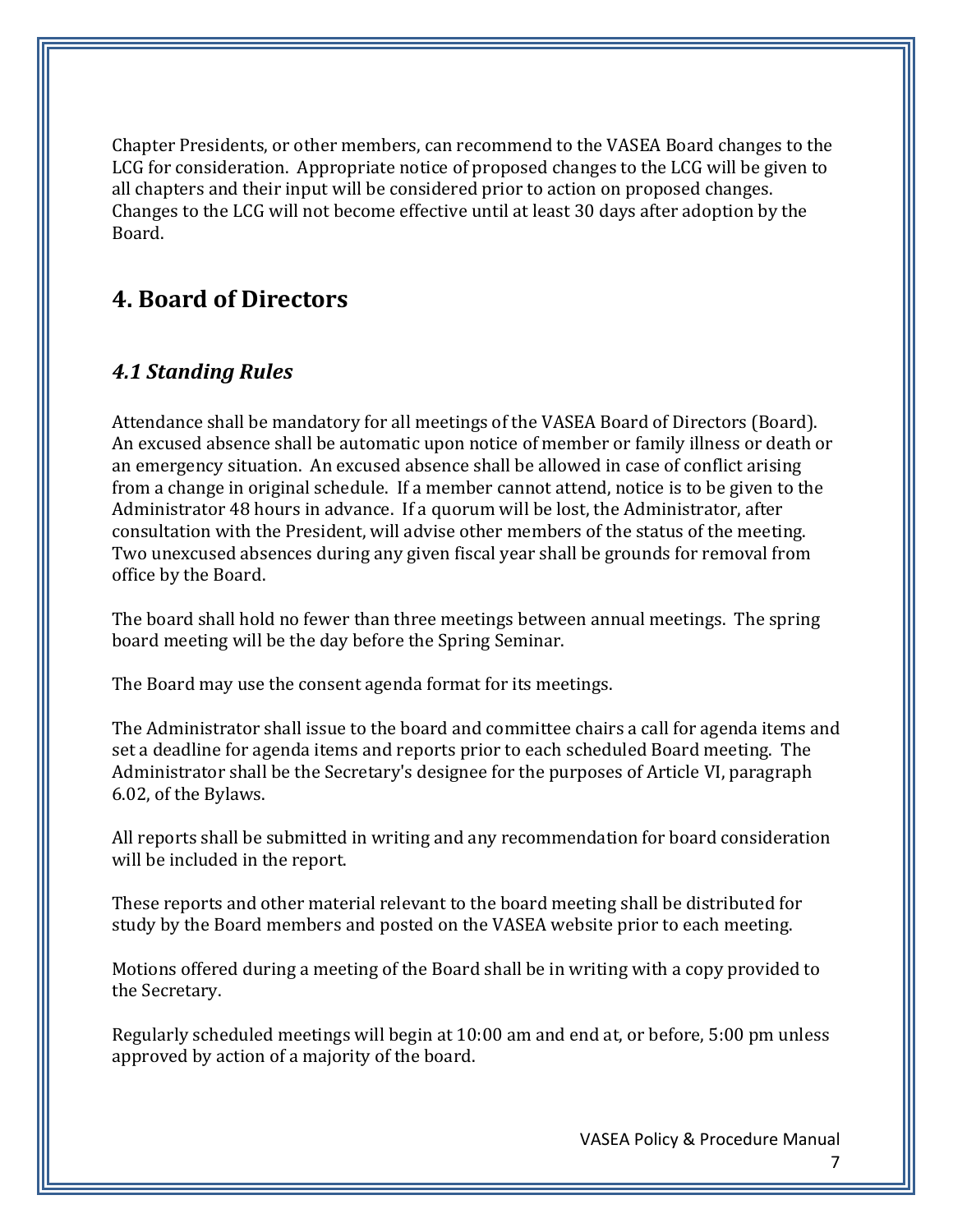The presiding officer may participate in discussions with the Board to provide background information and guidance without "relinquishing the gavel".

The annual budget and all committee charges are to be aligned to the VASEA strategic plan. The budget for the subsequent fiscal year will be presented and approved at the last board meeting prior to the end of the current fiscal year.

A written report of Executive Committee decisions and actions shall be made to the board and ratification of such actions by the board will be made no later than the next scheduled meeting of the board.

The board will not allow audio or video taping of board or committee meetings unless specifically authorized by the board for a given meeting.

All references to Administrator shall refer to the Administrator or (in the event of a vacancy in the position) to the individual temporarily appointed by the board to fill that position.

Voting by conference call may be used for a special meeting. The following procedure will apply:

- All board members should be notified at least 2 days in advance of the call.
- A quorum must participate in the conference call.
- The Secretary will call the roll (or another member if the Secretary is not a participant).
- Regular "motion" procedures will be followed, i.e., made, seconded, discussion, then voting.

Voting by Mail, Fax, or E‐mail may be used between board meetings when the subject involved is considered to warrant action of an urgent nature. The following procedures will apply:

- The maker of the motion will prepare the motion in the usual format as is the custom in board meetings.
- The maker will provide a written rationale or justification, giving the pros and cons of the issue involved.
- The maker will forward the motion and justification to the Secretary for distribution to all board members.
- The Secretary will ensure the motion and justification appear to be clear and understandable.
- The Secretary will forward a copy of the motion and rationale or justification to each board member for their vote. Votes will be "in favor", "against", or "abstain."
- The Secretary will provide a form for each board member upon which they will record their vote. The form will include a statement of the date by which the board member is expected to respond if their vote is to be counted.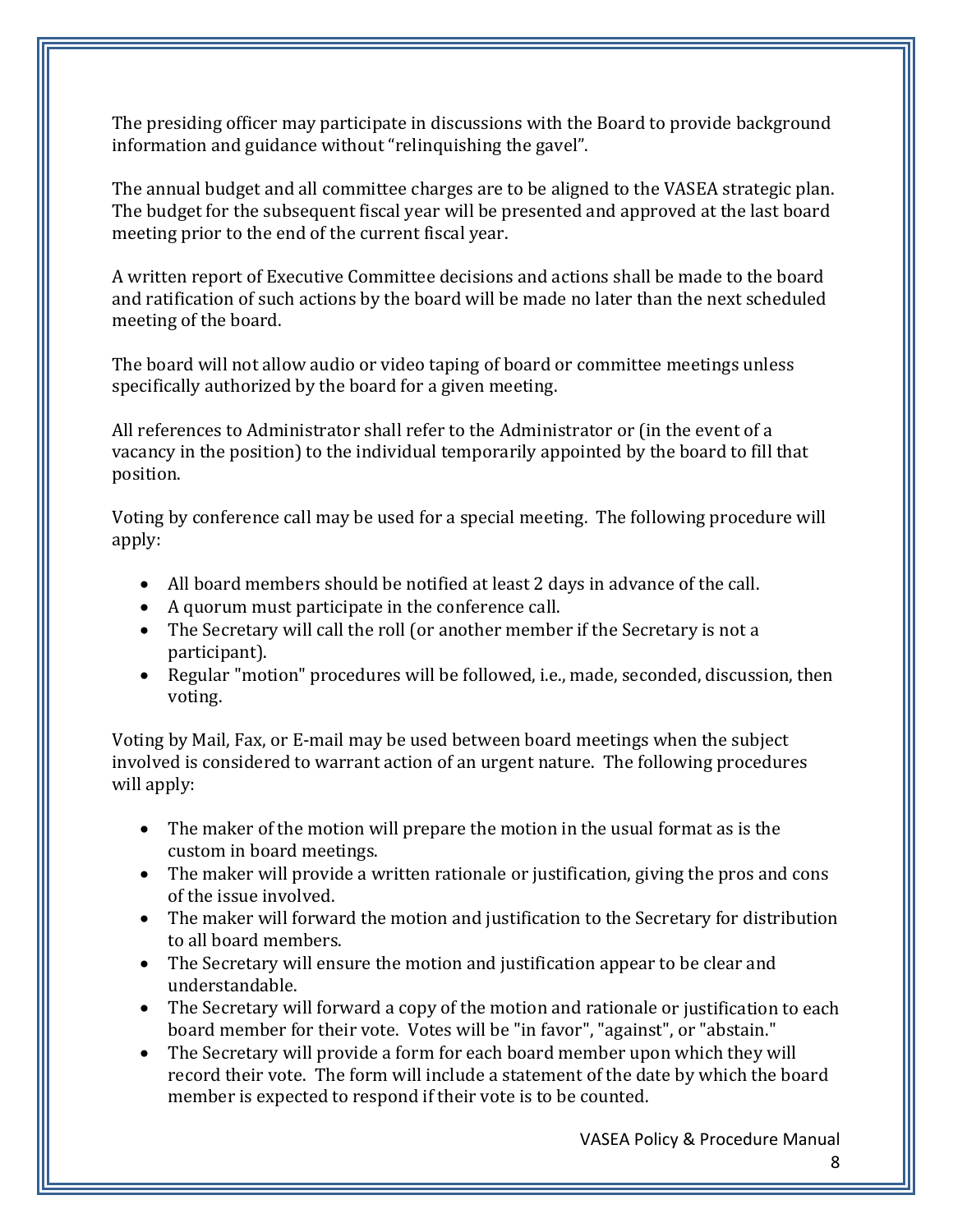- Each board member will return their vote by mail or fax on the form provided by the Secretary.
- The Secretary will announce the outcome of the vote to all board members by mail, fax, or e-mail and will include this announcement in the minutes of the next scheduled board meeting

The VASEA Board of Directors shall review this "Policy & Procedures Manual" annually.

Certificates of Appreciation will be issued to all outgoing VASEA Board Members.

VASEA will send flowers, contributions or other expressions of sympathy as requested by the family, for members of the board and their spouses, children and parents. Such expenses will not exceed \$75.

# *4.2 Board Meeting Expense Reimbursement*

Expense vouchers including receipts are to be submitted to the Treasurer within 30 days of the end of each quarter. Members of the board will be reimbursed for the following:

- mileage at the current government rate for business mileage
- parking fees when necessary at actual cost with receipt
- a meal allowance of \$45 per full day maximum and \$20 per day for the day of arrival or departure; these amounts shall be reduced by \$15 for each meal provided by VASEA. Reimbursement for meals will be made for the lesser of actual expenses or the daily meal allowance.
- Lodging as required for board meetings will be reimbursed or paid directly by VASEA. Double rooms are encouraged but not required.

# **5. Committees**

The President shall appoint, for Board confirmation, the Chairs of the following standing committees:

Audit Budget & Finance Bylaws Education Government Relations Membership Public Awareness Strategic Planning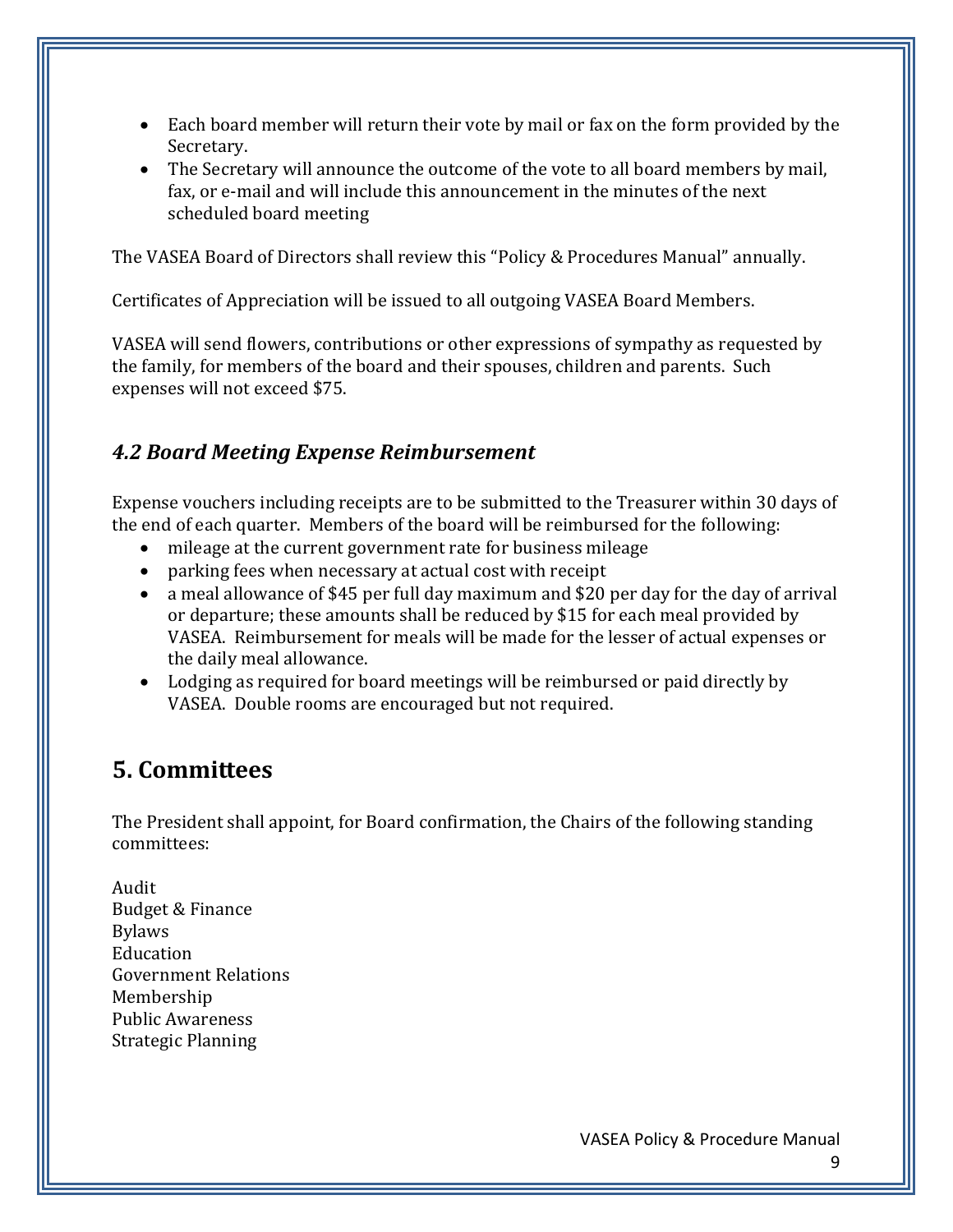And Special Committees: Executive Ethics & Professional Conduct History Technology Nominating NAEA Liaison

# *5.1 Appointment of Committee Chairs*

The President shall appoint VASEA officers, directors, and members as needed to assist in the functioning of these committees. The members of the Nominating committee are elected as proscribed in the bylaws. The Executive Committee membership is proscribed in the bylaws.

# *5.2 Replacement of a Chair*

The President may, with good reason, replace a Chair and appoint a new Chair, subject to board confirmation.

# *5.3 Appointing Task Forces*

The President may appoint such task forces as deemed appropriate and shall report such appointments to the Board in an expeditious manner.

#### *5.4 Committee Meetings*

Officers and Committees will meet at dates, times and in locations as mutually agreed upon. Meetings shall be scheduled at least 30 days prior to the meeting and will be approved by the President and Administrator.

#### *5.5 Committee Member Expense Reimbursement*

Committee members will submit all expense vouchers to their Committee Chair for approval. Committee Chairs will submit approved expense reports to the Treasurer for payment.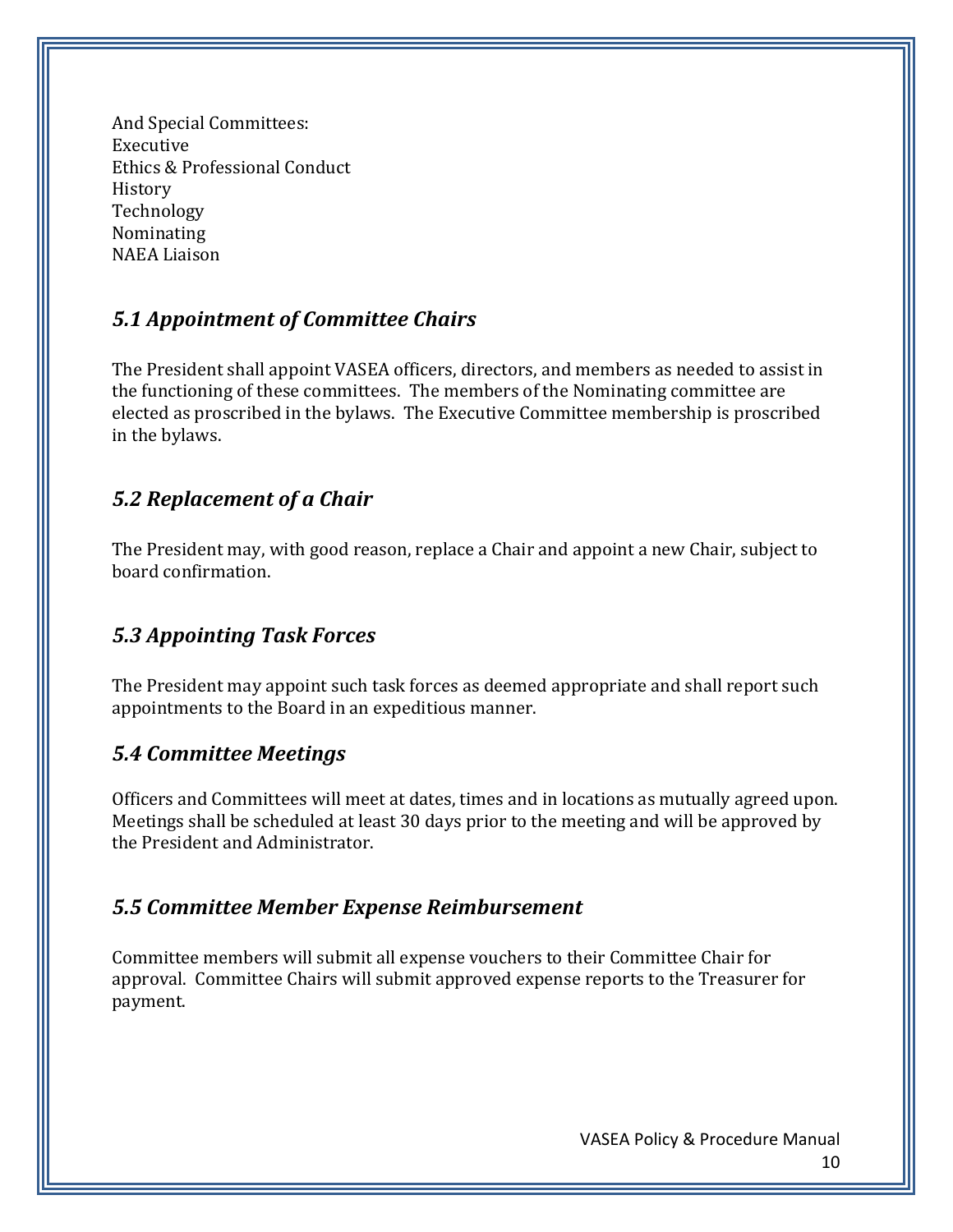## *5.6 President Ex Officio Committee Membership*

The President is an ex officio member of all committees, except the Nominating Committee and Ethics and Professional Conduct Committee. The President is to be advised of all committee meetings.

# *5.7 Vice President Duties*

The Vice President will coordinate and monitor the progress of all committees as measured against the president's charge and the strategic plan.

# *5.8 Virginia Voice Articles*

Each committee shall submit at least one article during the year describing the activities of their committee for publication in the VASEA Voice. Publication dates to be coordinated with the Administrator.

# *5.9 Budgets*

Each Committee shall submit to the Budget Chair, a budget for each program/activity planned.

Each Committee shall maintain a record of all expenses; reimbursed and unreimbursed.

# *5.10 Strategic Planning*

Each committee shall submit a proposed Strategic Plan for their committee to the Chair of the Strategic Planning Committee by the Spring Board Meeting.

# *5.11 Committee Files*

Each Committee's files and related materials shall be turned over to the President or Administrator whenever the position of Officer/Chair changes hands.

# *5.12 Operating Procedures*

Committee chairs will review their operating procedures annually and update as needed.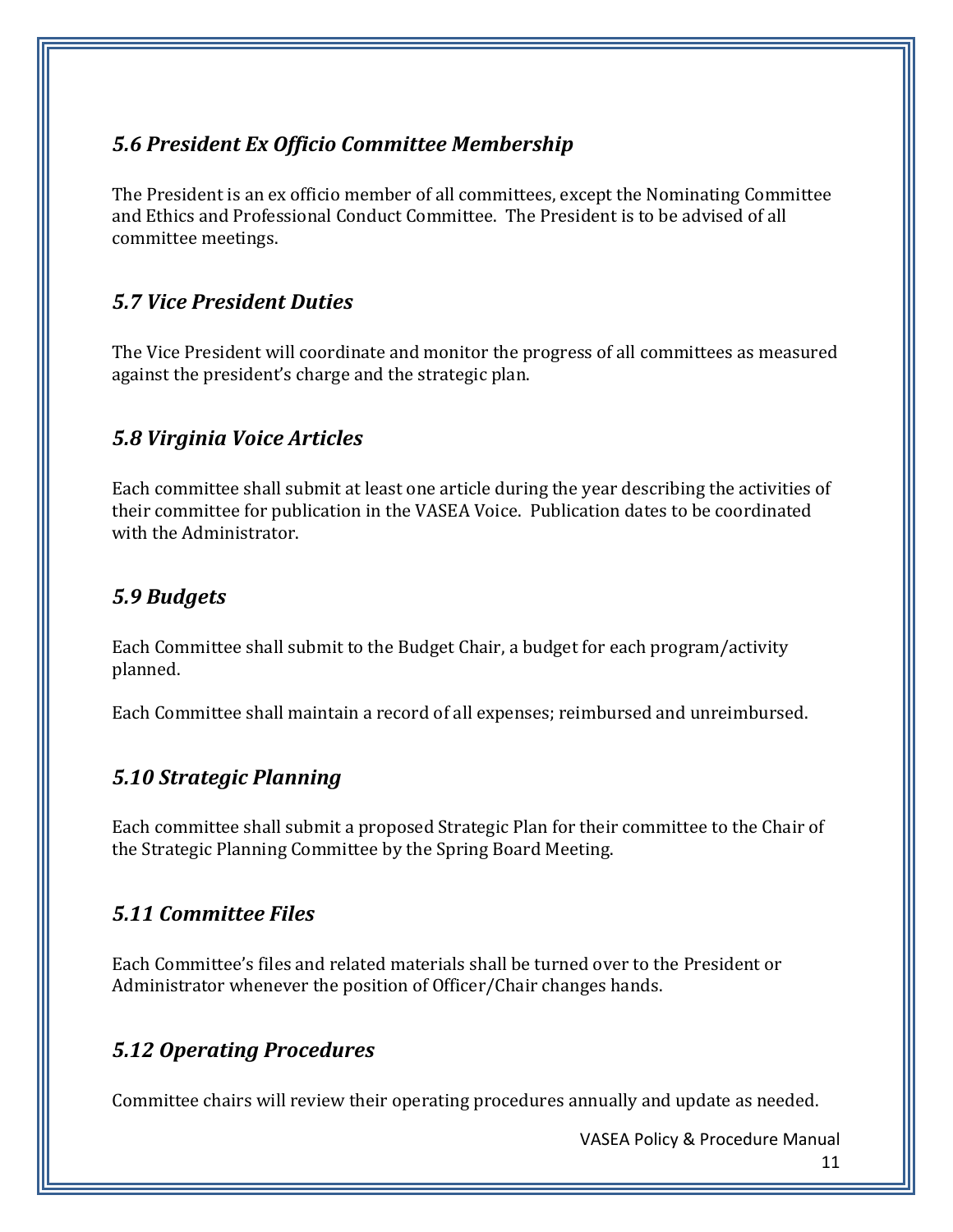# **6. Audit Committee**

## *6.1 Responsibilities*

The Audit Committee serves the Society and the Board of Directors, and provides (1) oversight of the accounting and financial reporting process; and (2) monitors the effectiveness of internal control. Some members should have a familiarity with accounting and auditing matters.

The Audit Committee and the Board should concentrate on issues that have a bearing on the operations and financial viability of the Society.

#### *6.2 Members*

The Audit Committee shall consist of 3 members:

- either a Past President or Past Treasurer;
- one member chosen from the Board; and
- a Member at large.

#### *6.3 Duties*

The specific duties of the Audit Committee include the following, as well as any other duties that may be assigned to the Committee by the Board.

- Review and evaluate the adherence to sound internal control procedures, and recommend any necessary changes.
- Review and examine on a periodic basis the documentation for the transactions recorded, both receipts and disbursements. They should also determine that the transactions have been recorded properly, and be sure that all transactions have been recorded. Also, perform a cash count of any petty cash funds.
- Review the data and/or reports submitted to the Treasurer by the Chapters.
- Review the bank reconciliations, and determine that the bank accounts are being reconciled monthly, and do not include any unusual transactions.
- Examine any insurance policies and leases that are in force.
- Review any marketable securities bought, sold, and on hand.
- Review a draft of the Financial Statements prepared by the Treasurer, and discuss any recommended changes with the Treasurer before they are finalized.
- Recommend to the Board any changes in accounting, reporting, and other issues that could improve the financial viability of the Society.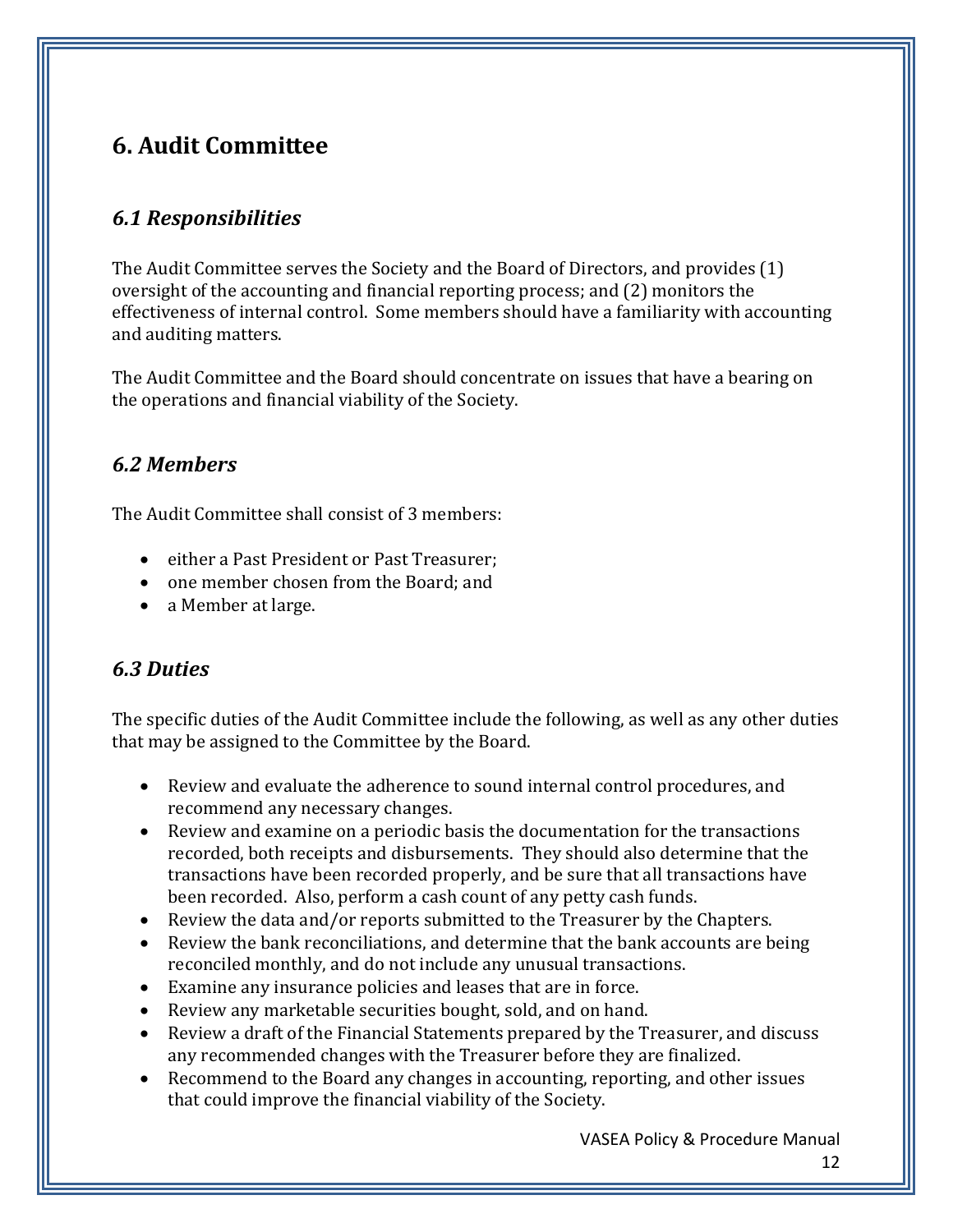# **7. Budget & Finance Committee**

#### *7.1 Responsibilities*

Develop an annual budget.

#### *7.2 Duties*

- Make income projections based on prior years' income and expected changes in operations.
- Make expense projections based on prior years' expenses and expected changes in operations.
- Present a budget for approval by the Board.

#### *7.3 Procedures*

- The Budget Committee consists of the Vice President, (who shall be the Chair), Treasurer, Education Committee Chair, Administrator, and the President.
- Gather input concerning expected revenue producers from the Education Committee, the Administrator, and any other sources.
- Gather requests for expenditures from Officers, Committees, Directors and the Administrator.
- Present a budget for Board approval at the last Board meeting of the fiscal year.
- The budget must be balanced or based on use of excess funds from opening balances.
- An effort will be made to retain a cash balance to meet fluctuations between income and expenses.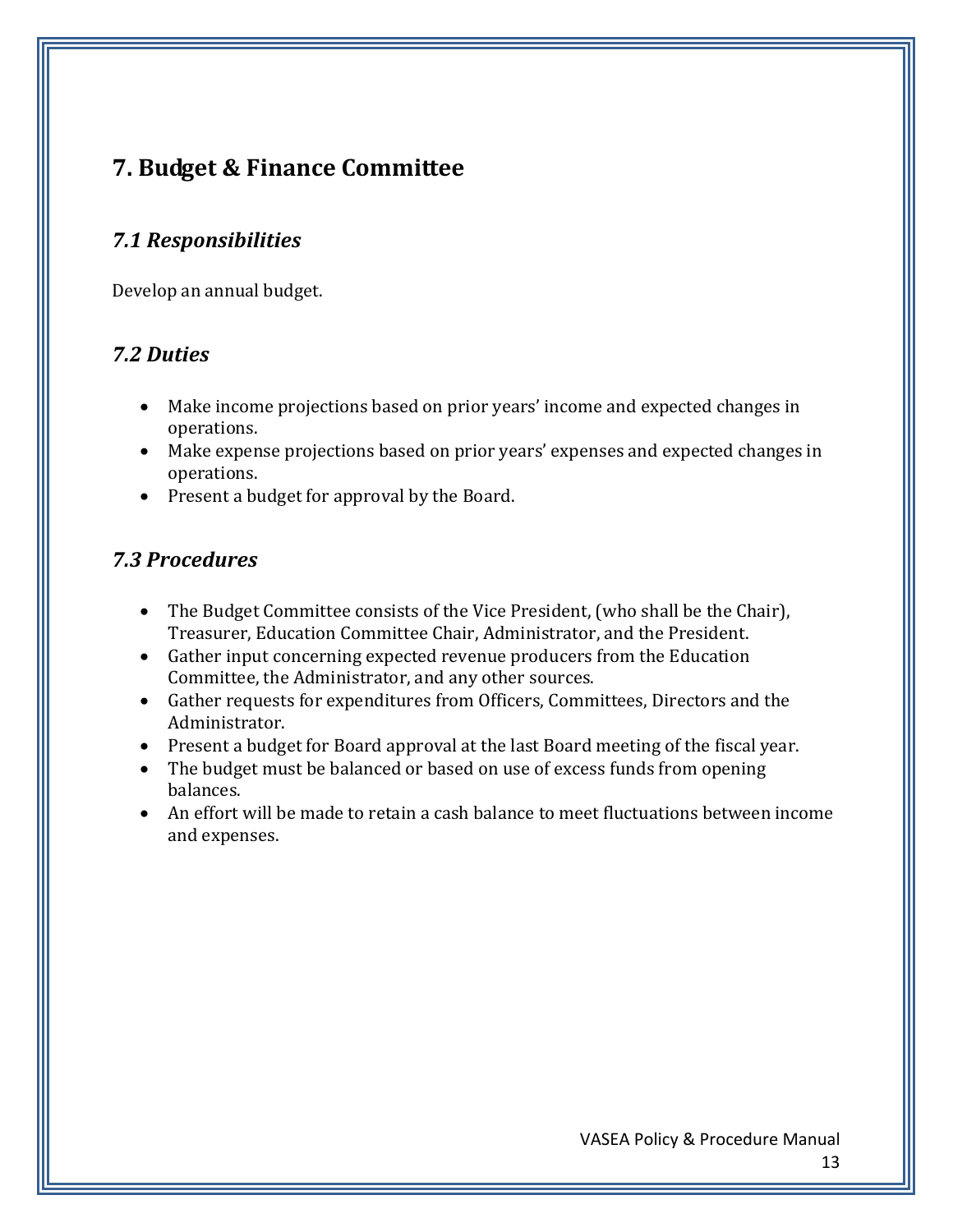# **8. Bylaws Committee**

# *8.1 Responsibilities*

Develop and review proposed bylaw changes.

## *8.2 Duties*

- Review the Bylaws annually and recommend changes when appropriate.
- Process all proposed Bylaw changes submitted to the committee.
- Write the committee report to be published in the Notice of Annual Meeting. If there is a minority report, ensure it is presented in the Notice of Annual Meeting.

# *8.3 Procedures*

- Ensure that all Bylaw changes are carefully written and reviewed.
- Determine the impact of each proposed change on other sections of the Bylaws.

# **9. Education Committee**

# *9.1 Responsibilities*

- Provide quality continuing professional educational opportunities.
- Plan, schedule, coordinate, and direct all aspects of the educational programs presented by VASEA.

Duties of the committee chair shall include but not be limited to:

- Serving as the VASEA appointed representative on all committees or at liaison meetings with outside organizations where educational matters are of principal concern.
- Attending VASEA Board of Director meetings as requested by the President and/or issuing any necessary reports regarding committee activities or educational events to the Board of Directors.
- Recruit responsible members to serve on the education committee.
- Organize and direct committee meetings as necessary to ensure proper planning for educational events.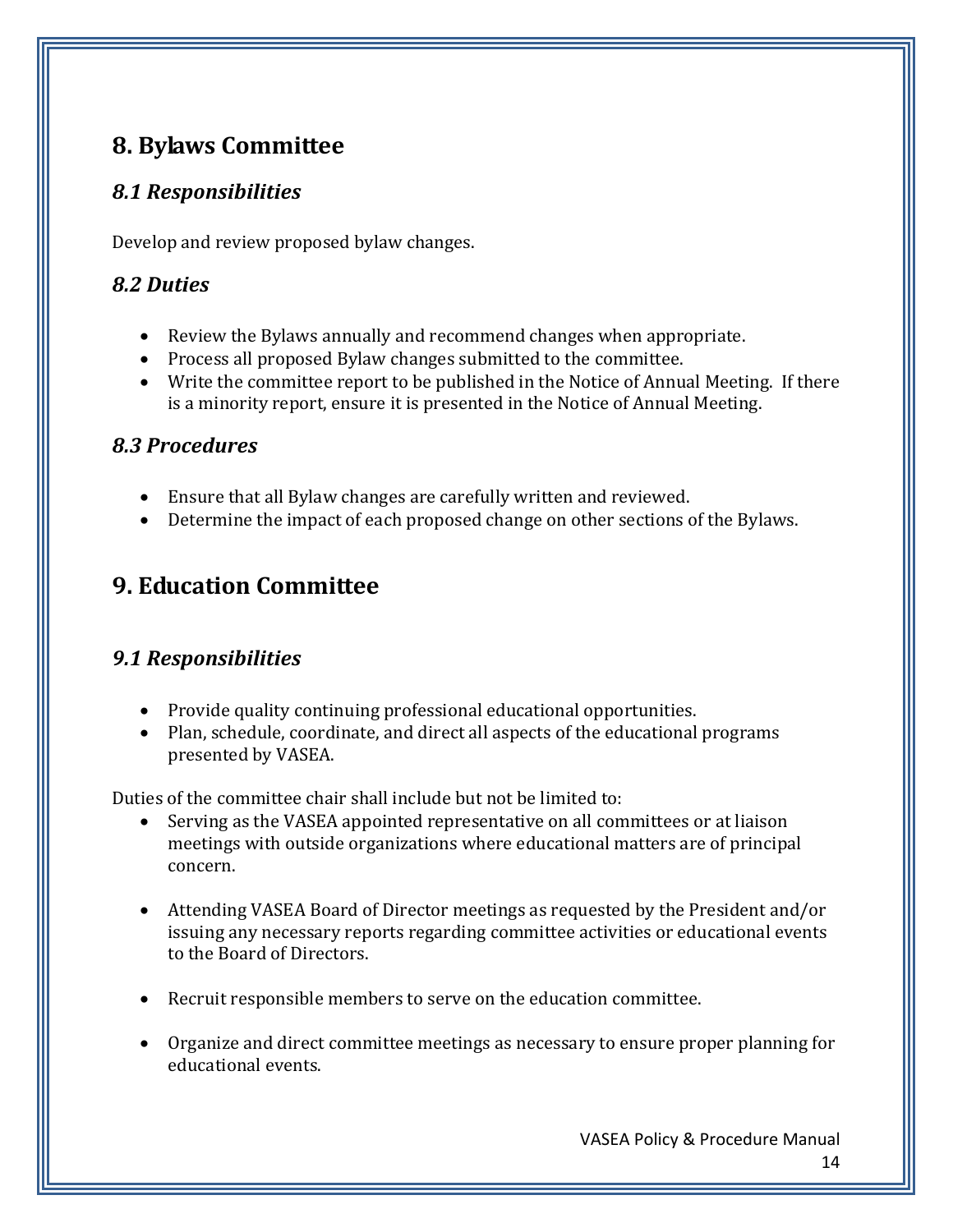- Attending educational programs presented by VASEA.
- Monitor progress of assignments given to committee members or sub‐committees to assure projects are completed in a timely manner.
- Coordinate with the Administrator, and other committee members, to insure the success of the VASEA educational programs.
- Approve expense reports for committee members within guidelines issued by the Board of Directors.

#### *9.2 Member Duties*

Attending committee meetings.

Developing the VASEA education schedule for the year.

Arranging for speakers.

Sending letters of appreciation to participating speakers.

Preparing the agenda for each educational event.

Obtaining participant evaluations at each event. Preparing a summary of the evaluations and presenting the results at the next committee meeting.

Providing the VASEA newsletter editor with information to promote and/or report on the outcome of each educational activity.

Arranging for exhibitors at seminars and the VASEA annual meeting.

Providing site coordinators for each educational event.

Promoting VASEA educational events to local chapter members and reporting comments from the local chapters regarding current or future programs to the committee.

#### *9.3 NAEA Representative*

The registration fee is complimentary for an official representative from NAEA, and the reimbursement of travel will be at the discretion of VASEA President subject to the availability of funds.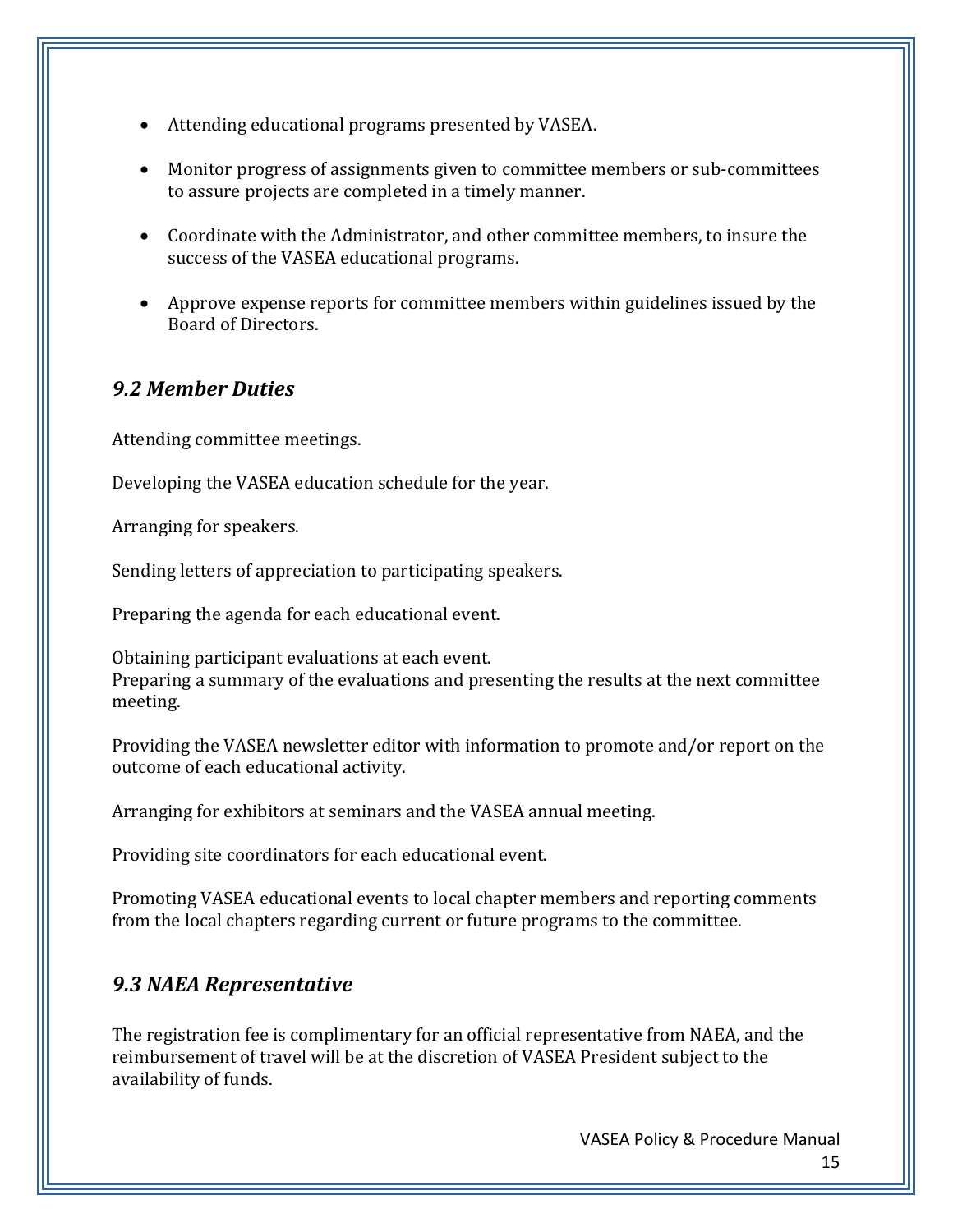#### *9.4 New Member Discounts*

A discount certificate of \$20 valid for an education function within one year will be given to new VASEA Members and Associates as part of their welcome packet.

#### *9.5 Discount Rates at Seminars*

NAEA Members will receive Member rates at all VASEA functions.

Discounts at education functions are given to multiple attendees from a single firm: 3‐5 attendees =  $5\%$  each;  $6 - 10 = 10\%$ ; 11 or more =  $15\%$ .

## *9.6 NAEA Speaker Auction*

The Administrator, in consultation with the President, is authorized to spend up to \$1,200 to purchase speakers at the NAEA Auction.

## *9.7 Seminar Refunds*

Refunds will be honored if written notification is received at the Administrative Office at least fourteen (14) days prior to the start of the seminar. A processing fee of \$50 will be deducted from the refund. Cancellations within the fourteen day period will not be refunded. No shows will forfeit their fees and could forfeit their materials should a shortage occur. Substitutions will be honored with prior notification. No refund is allowed for \$10.00 or less.

Fees collected for VASEA special events are non-refundable unless the event is canceled. In the event of an emergency, refunds may be granted at the discretion of the Administrator, with the approval of the Treasurer, with the exception of non‐refundable fees and administrative costs incurred.

#### *9.8 Other*

Registration fees to all education events presented by VASEA will be waived for the Education Chair.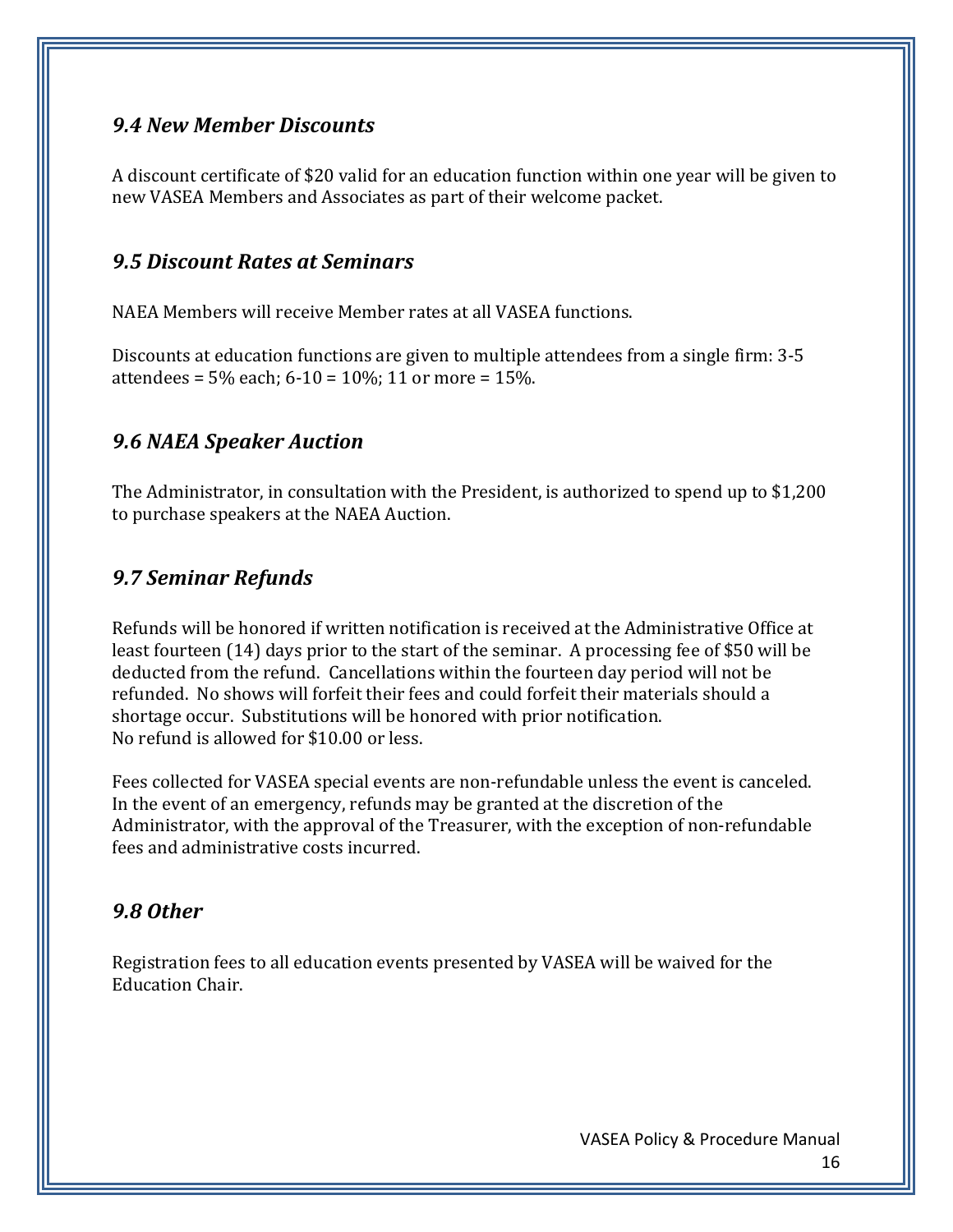# **10. Government Relations Committee**

#### *10.1 Responsibilities*

Develop and maintain liaison between VASEA and the Internal Revenue Service and the State taxing authorities.

Follow legislation affecting Enrolled Agents and their tax practices. When necessary, attend Legislative Sessions.

#### *10.2 Duties*

Attend all appropriate meetings at the federal and state level.

After each of the above meetings, write a report to be published in the first issue of the Virginia Voice following such meeting.

Upon receipt of communications from either of the taxing authorities querying an opinion, the Board shall be notified of such query, immediately. Should a majority of the board believe a poll of the membership needs to be taken; the Chair shall work with the committee members and the Administrator to create such a poll, and distribute it in the most expeditious method to the membership.

Communicate with the membership to ensure their questions and concerns are brought to the agenda of the above referenced meetings.

Write and submit the questions for the liaison meeting. With the assistance of the President and Administrator make a determination when a membership‐wide communiqué is necessary.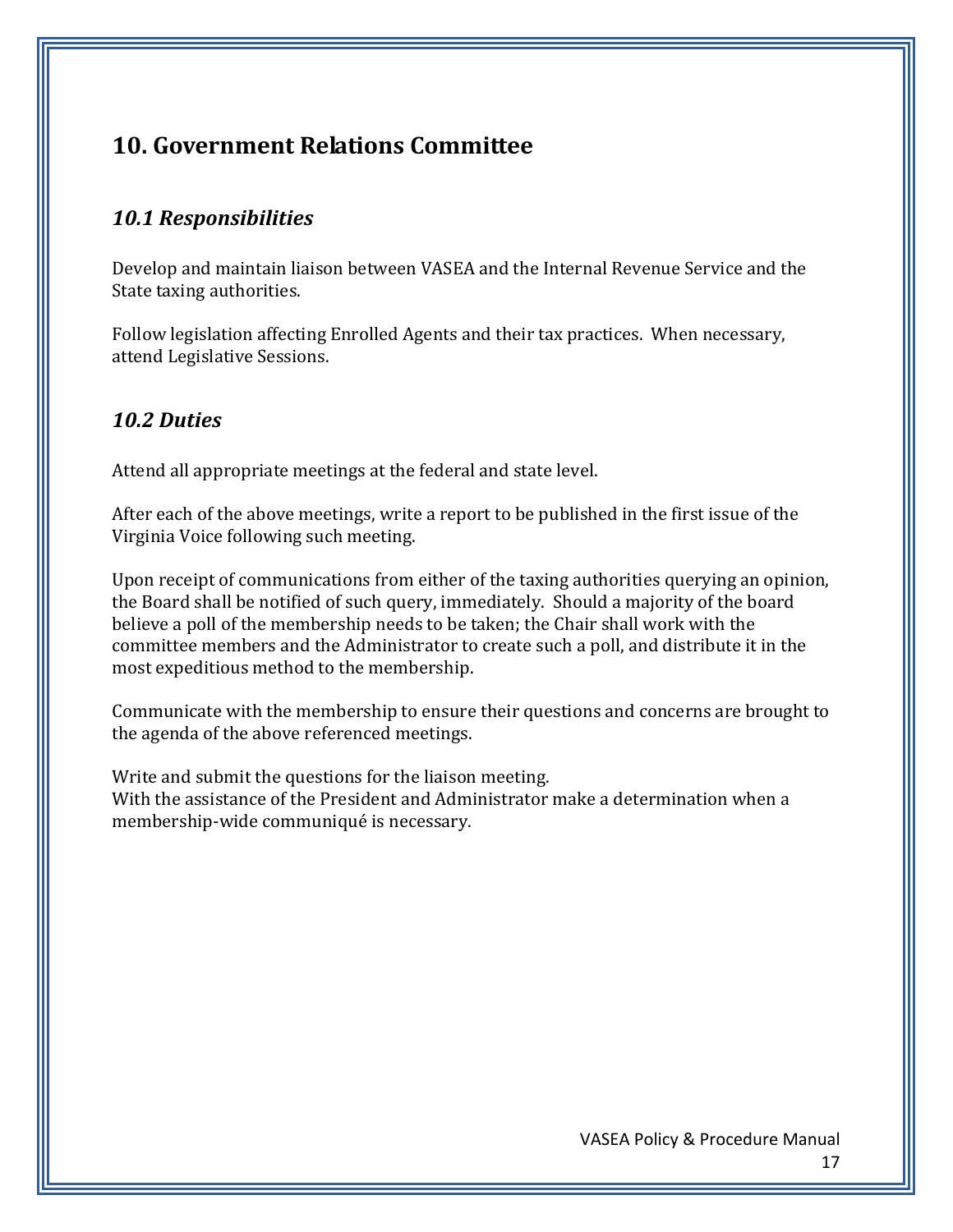# **11. Membership Committee**

## *11.1 Responsibilities*

Increase VASEA membership and member retention.

Increase member participation in ongoing activities of VASEA.

#### *11.2 Duties*

A representative from each chapter will be recruited to assist the membership chair in promoting membership growth in their chapter.

Contact will be made with members not renewing in order to persuade them to renew.

Telephone contact will be made with prospective members to let them know that we are interested in them and to encourage them to join VASEA.

Establish a telephone tree to encourage members & associates to become more active in VASEA.

If possible, chapter greeter(s) should be present at all VASEA functions to act as "greeters" for new members/associates. The chapter greeter should appoint a substitute "greeter" if they are not attending.

The membership chair will recommend the formation of additional VASEA chapters or satellites and will assist in their development.

Any program undertaken by this committee will be coordinated by the Administrator's office and reported to the Board of Directors.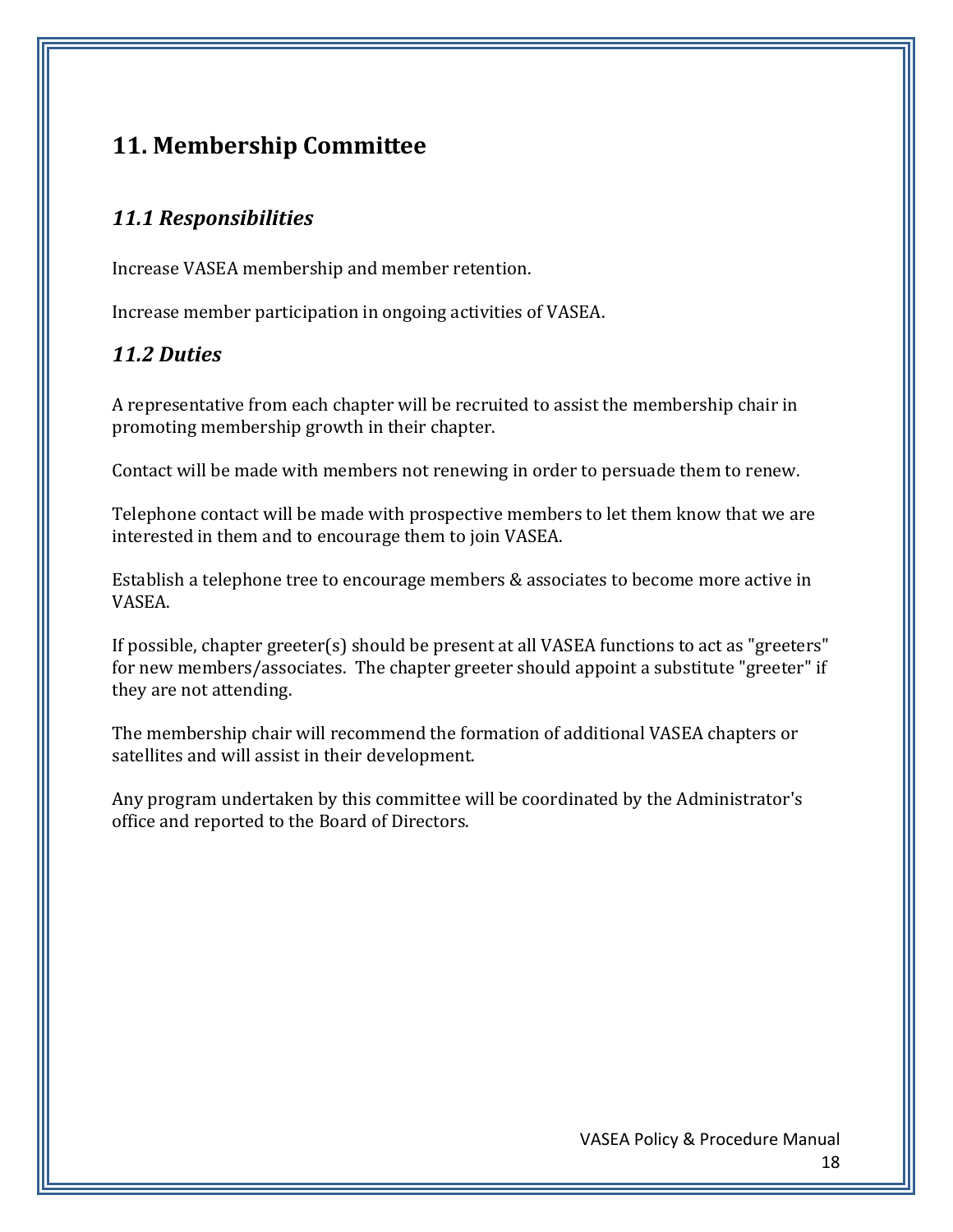# **12. Public Awareness Committee**

#### *12.1 Responsibilities*

Assist in enhancing the visibility and recognition of the Enrolled Agent as the preferred tax professional in Virginia.

Help publicize education opportunities offered by VASEA and local chapters.

Publicize achievements of VASEA and its members.

Assist in providing effective communications on tax topics among members and between members and the public in Virginia.

## *12.2 Duties*

Operate a media contact plan that requires an ongoing contact with business reporters at a minimum of 10 newspaper publications throughout Virginia. All contact is to stress the knowledge and ability of EAs and keep their existence foremost in the mind of these media representatives.

Provide monthly news releases for use of members serving as media contacts.

Serve as contact for news media representatives seeking comment on tax issues.

Prepare an annual article for the Virginia Voice.

Maintain liaison with the NAEA Public Relations Committee.

Coordinate with the Technology Committee to improve VASEA internet site to help achieve better communication among members and promote EAs, NAEA, and VASEA to public visitors to the site.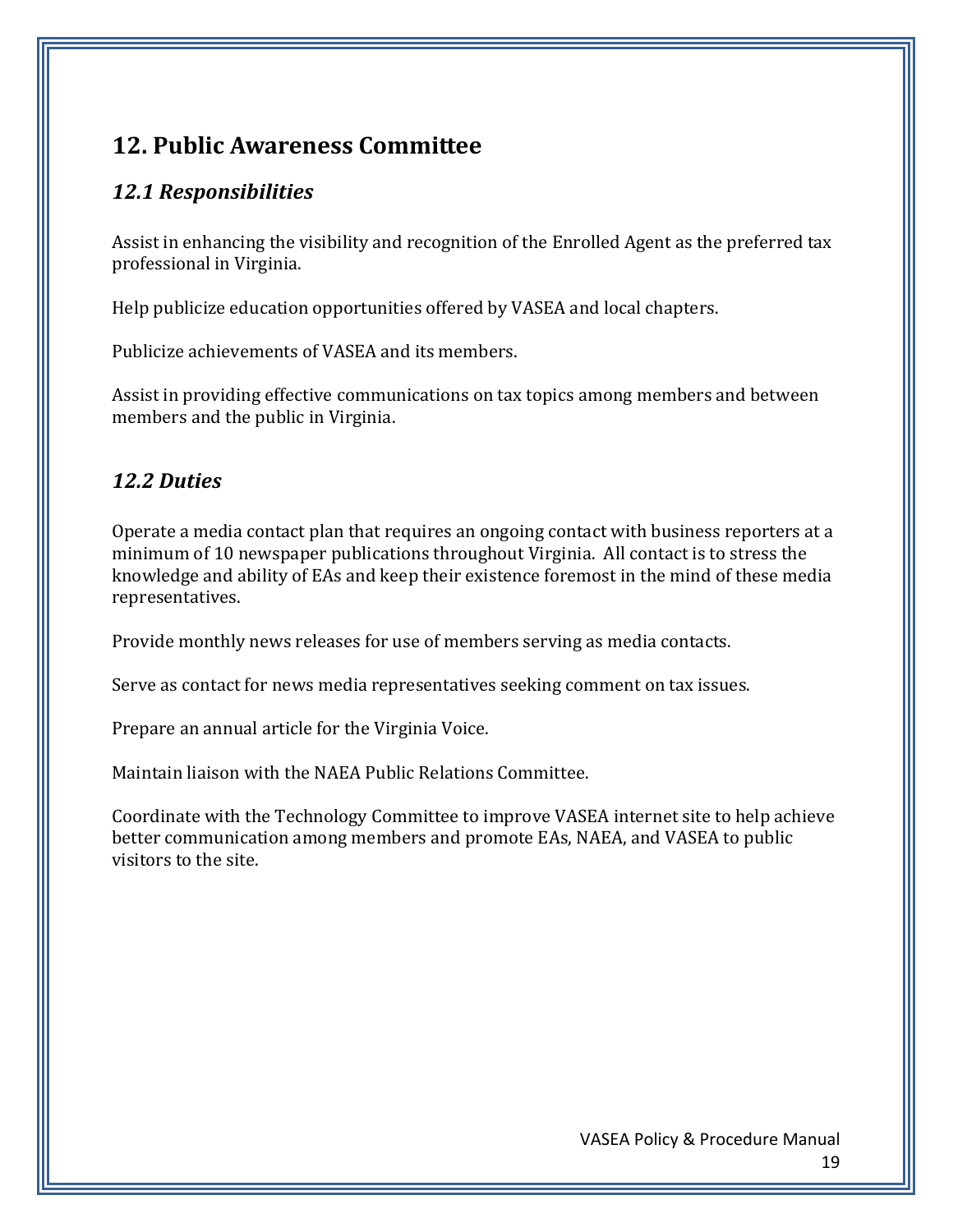# **13. Strategic Planning Committee**

## *13.1 Responsibilities*

Develop mission statements, current, mid‐range, and long‐range goals and objectives for the Society.

#### *13.2 Duties*

Determine programs and activities that should be undertaken, and assign priorities for implementing these programs.

Review and update the strategic plan based on changes in priority and time‐frame for implementation.

## *13.3 Procedures*

The strategic plan must be written with the close co-operation and input from other board members, all Committee Chairs, and the Administrator.

General areas for long range development include, but are not limited to:

Membership Chapter Development (Existing and New) Education Communication ‐ Internal with existing members ‐ External for public awareness and to enhance the status of EA Incentive Programs

# **14. Executive Committee**

#### *14.1 Members*

The Executive Committee will be composed of the Officers of the Society and one Director, appointed by the President. The president will serve as chair of the committee.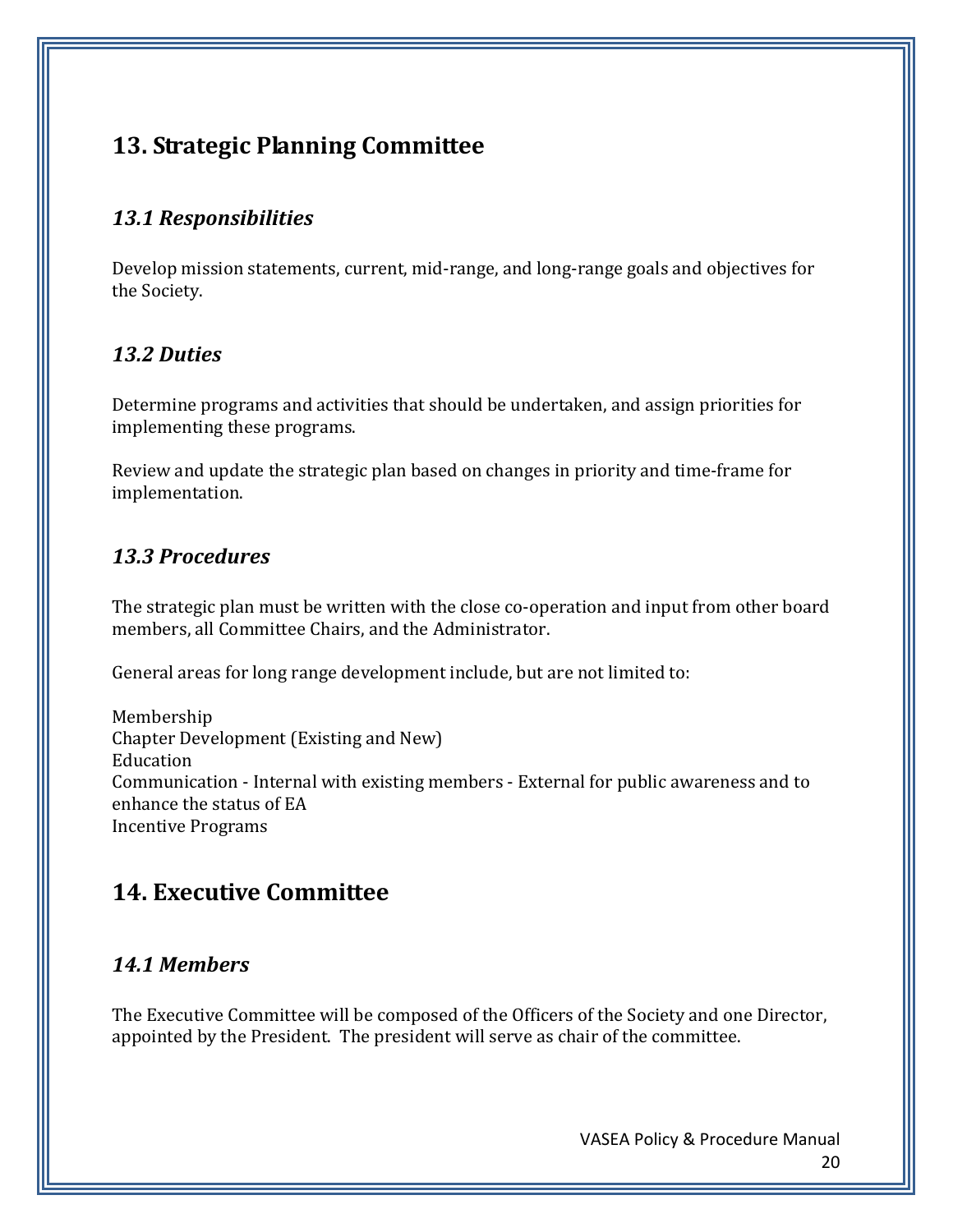## *14.2 Meetings*

The committee will meet as necessary to address the needs of VASEA, between meetings of the full Board of Directors.

# *14.3 Authority*

The executive committee may take action based on such powers and authority which has been delegated to it by the Board and as permissible under the bylaws and applicable Federal, State and local law.

The executive committee may, after discussion or other consideration, determine that a special meeting of the Board of Directors should be called.

The executive committee will report at each meeting of the board. The existence of an executive committee will not relieve the Board, or any individual Director, of responsibility imposed on Directors by the Articles of Incorporation, these Bylaws, and Federal, State and local law.

# **15. Ethics & Professional Conduct Committee**

# *15.1 References*

Treasury Circular 230, most recent updated published by the IRS. NAEA Code of Ethics and Rules of Professional Conduct

# *15.2 Administrator, VASEA*

Shall ensure that this procedure and the referenced documents, above, are published annually by VASEA to inform all VASEA Members and VASEA Associates of the Code, Rules, and Procedures that will be followed by VASEA in resolving complaints of an ethics violation(s) by a VASEA Member or VASEA Associate.

Shall forward within ten (10) days of receipt to the Executive Vice President of NAEA, any complaint received directly from a complainant. The Administrator will inform the Chair of VASEA's E&PC Committee and the President that a complaint has been received and forwarded to the EVP of NAEA.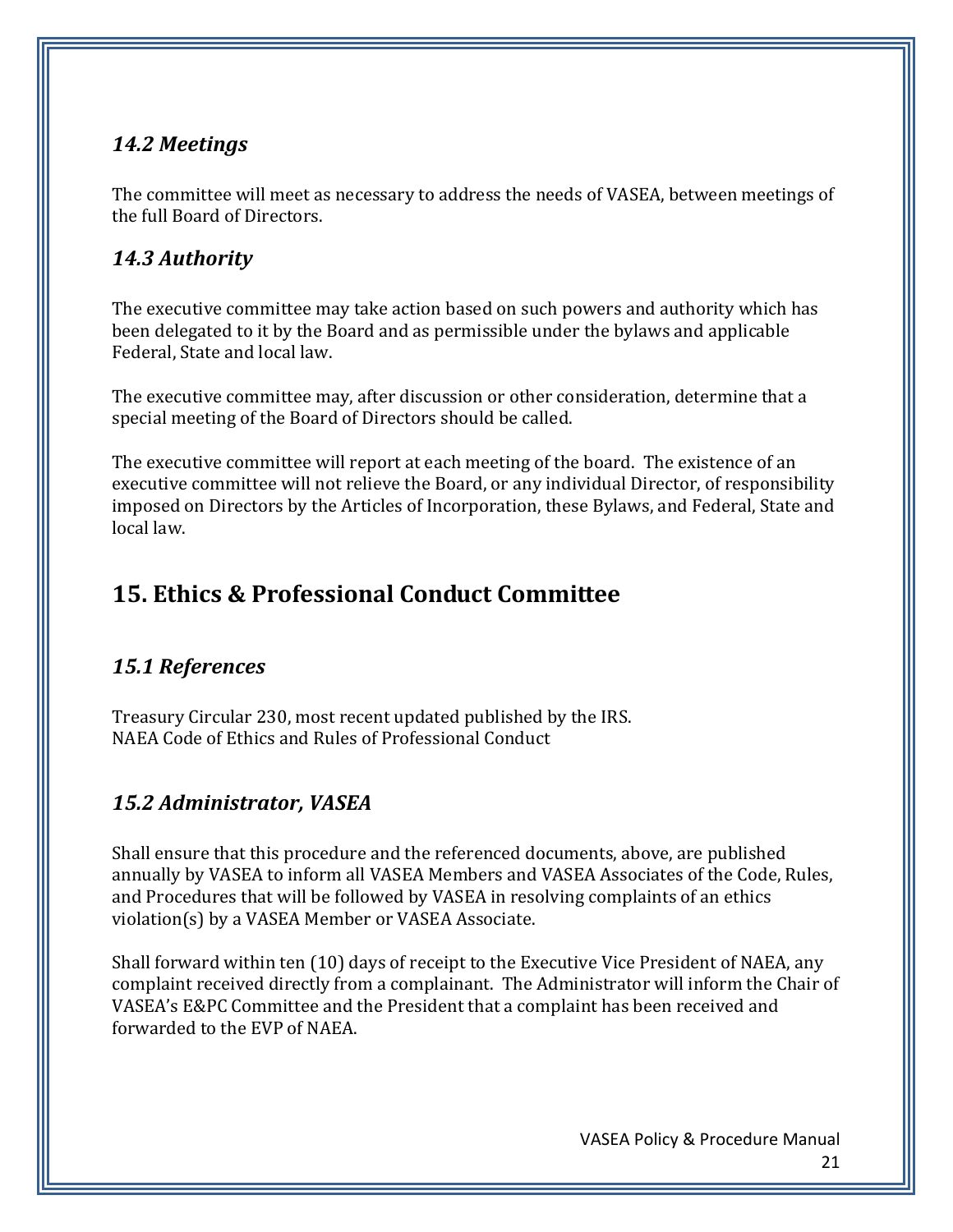#### *15.3 President, VASEA*

Shall forward within ten (10) days of receipt, to the Administrator of VASEA, and the EVP of NAEA, any complaint received directly from a complainant. This will ensure that all complaints are processed in a consistent manner. The President will inform the Chair of VASEA's E&PC Committee that a complaint has been received and forwarded to the EVP of NAEA.

## *15.4 Chair, VASEA Ethics & Professional Conduct Committee*

Shall periodically, as deemed necessary, recommend to the VASEA Board of Directors changes to this procedure. May, as needed, recommend to NAEA's E&PC Committee, any changes to NAEA's Code, Rules, and Procedures needed to improve administration of ethics complaints or the efficacy of ethics rules and procedures.

If an investigation and/or hearing is be conducted by the VASEA E&PC under the rules set forth below, shall notify the Administrator and VASEA Budget committee chair that an emergency allocation of funds may be necessary to support its work.

# *15.5 Procedures*

All complaints having been reviewed by the EVP of NAEA and/or the NAEA E&PC Chair, which are deemed to require further action, will be processed in strict accordance with the procedure detailed in the most recent NAEA Code of Ethics and Rules of Professional Conduct, Appendix A.

A decision to process a "referred complaint" by the VASEA E&PC or to have the complaint processed by the NAEA E&PC will be made by the President after consultation with the VASEA E&PC Chair and the Executive Committee.

# **16. History Committee**

# *16.1 Responsibilities*

Maintain a History Book documenting important, funny, or landmark events of the Society. This is done through photographs, articles, stories, or whatever is appropriate. Information can be obtained from minutes of meetings, a member of the Board who might participate in a special event and can record it for use, official functions of the Society or anything else which might present itself.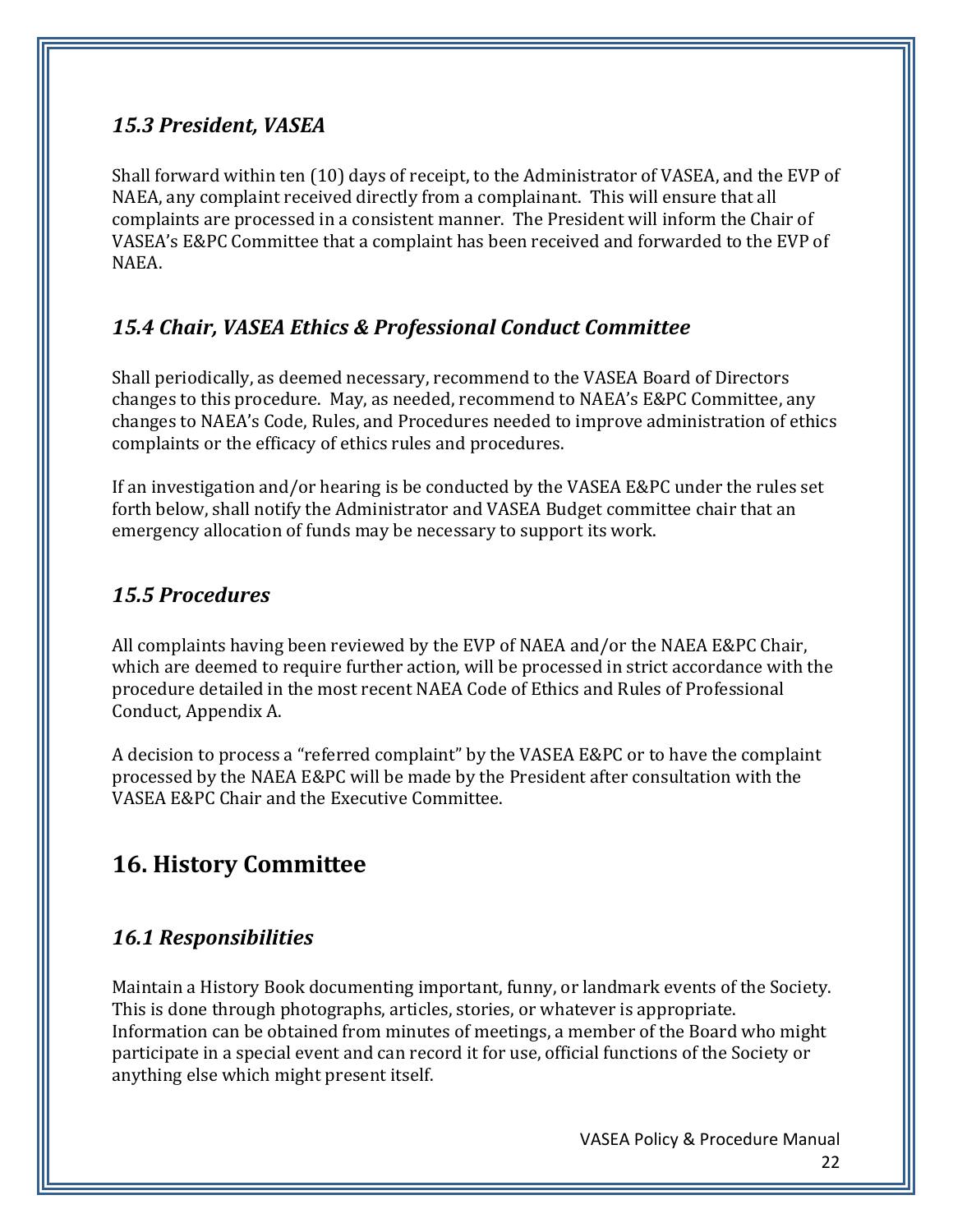The Chair will keep VASEA's camera and be responsible for taking pictures at all functions. If the Chair will not be attending the function arrangements should be made for someone else to take pictures. Efforts should also be made to collect photos, taken by others, of VASEA Society and chapter activities.

Maintain an up‐to‐date written record of VASEA's history in the History Book.

# *16.2 Duties*

To insure the History Book is available for display at all VASEA seminars, VASEA's annual meetings and NAEA conventions.

A notebook will be maintained by the Chair of the committee with all issues of the VASEA Newsletter.

Photo albums will be maintained. Captions can be included to identify those in photos and improvise some words on occasion. Work with local chapters and NAEA may be included but the focus should be a history of the Virginia Society of Enrolled Agents.

The Chair should encourage members to contribute articles or items they think are of general interest to the membership. A photograph, or short write‐up on something special or important and is always useful. Something that has brought value to the Society should be included in this History Book.

# **17. Technology Committee**

# *17.1 Purpose*

To serve as the representative of the Board for the purpose of assessing the technology development and strategic opportunities, scope and quality of VASEA's website.

# *17.2 Goals*

The goal of the website is to promote Enrolled Agents as being the preeminent trusted professional in the tax preparation and taxpayer representation field and to promote membership, and communication in the Virginia Society of Enrolled Agents.

To perform such other technology duties and responsibilities as delegated by the President and/or as enumerated in and consistent with this procedure.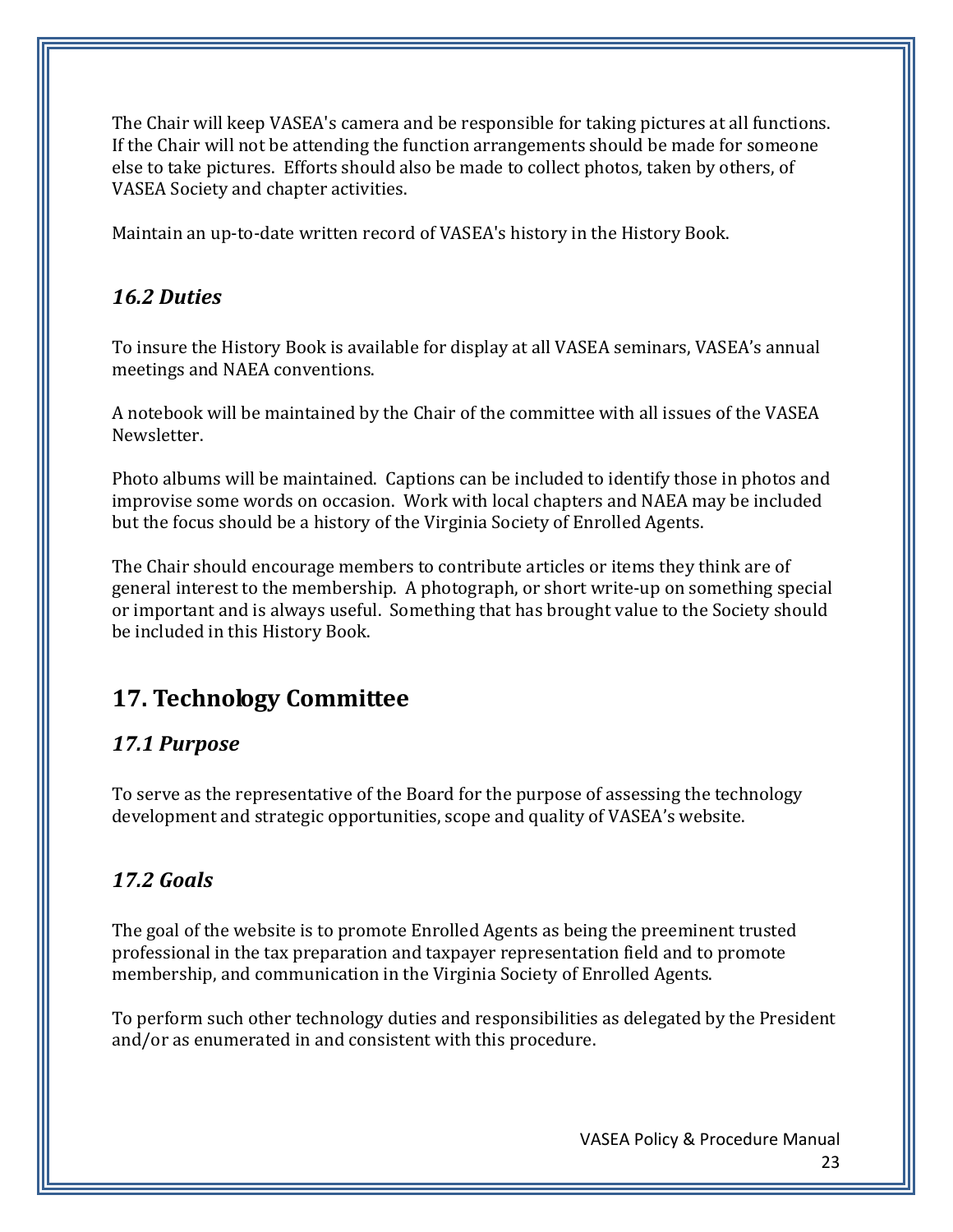#### *17.3 Duties*

Periodically review and make recommended changes regarding the content and functionality of the Society's website and coordinate recommendations with the Society's President and the VASEA Administrator. The VASEA Administrator shall be the primary contact with the Society's website (the "Webmaster"). Additionally, the VASEA Administrator shall have the necessary access to update the website as needed.

Review the Webmaster contract prior to its renewal. The VASEA Administrator shall provide sufficient notice of such renewal to the Technology Committee Chair. Such notice by the VASEA Administrator shall be a minimum of 45 days prior to the next scheduled Board of Directors meeting preceding contract renewal.

Make any necessary contract recommendations to the Board regarding such contract including replacing the firm and/or suggesting any changes to the contract terms.

Assess existing and potentially new technology solutions for applicability to the Society's needs.

Report to the Board on the major items covered at each Committee meeting and/or other major activities as deemed necessary.

# **18. Nominating Committee**

#### *18.1 Members*

The Immediate Past President, if willing to serve, will be a member of the committee.

The other members of the committee will be elected at the first Board Meeting following the annual meeting.

#### *18.2 Confidentiality*

Care must be exercised by all committee members to ensure strict confidentiality of personal or sensitive information obtained during the nominating process.

#### *18.3 Slate Endorsement*

The Board, if it chooses, may endorse the slate as a whole but individual nominees may not be endorsed by Board action.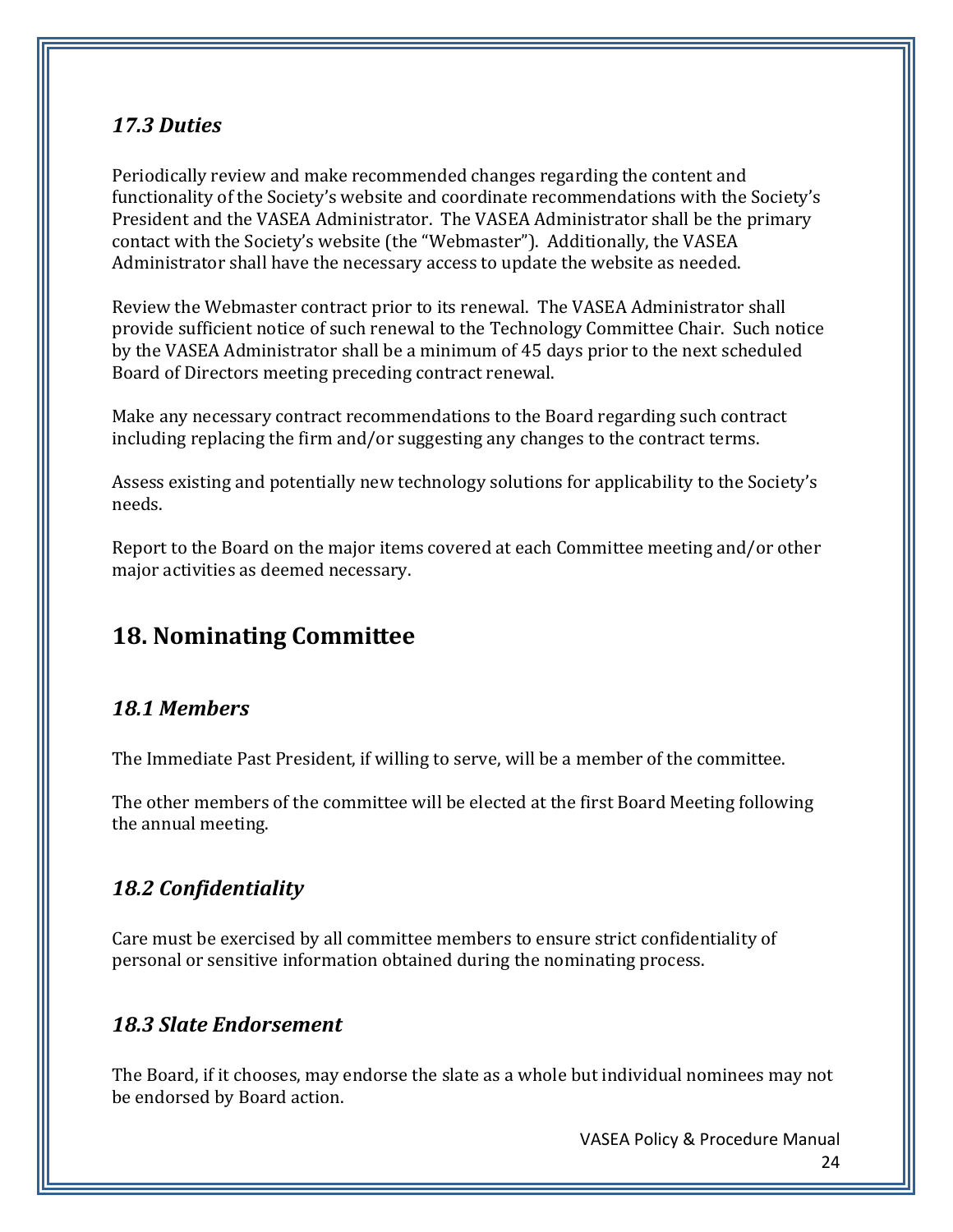### *18.4 Responsibilities*

The Administrator shall furnish the elected members a copy of the committee procedures.

The committee will select the best-qualified person to fill each vacancy on the Board.

The committee will report the slate of nominees at the January Board meeting.

The committee chair will present the slate at the Annual Meeting without comments or endorsements.

# *18.5 Duties*

The committee shall send a letter to present Board Members to ascertain their intentions for the coming year. (This should be done in early September.)

The committee shall submit an article for the Virginia Voice (or an alternative method of distribution) no later than the September issue requesting nominations from the membership.

The committee will contact local chapter presidents requesting a candidate(s) to consider. (This should be done in September.)

Prior to interviewing the candidate, the committee will verify the eligibility of each candidate by checking with the Administrator to make certain they are members in good standing at the state and national level.

The committee will contact each candidate and discuss the responsibilities of the position(s) for which they are being considered. A letter will be sent to all potential candidates.

After responses from all known candidates are received the committee will determine the candidate's qualifications by using an interview form. One or more members of the committee will interview each candidate in person, by phone or e‐mail.

The committee will select a nominee for each vacancy by a majority vote. The nomination committee worksheets may be used.

After the selection of nominees has been made, all nominees and candidates will be notified of their selection or non‐selection before the slate is announced to the Board.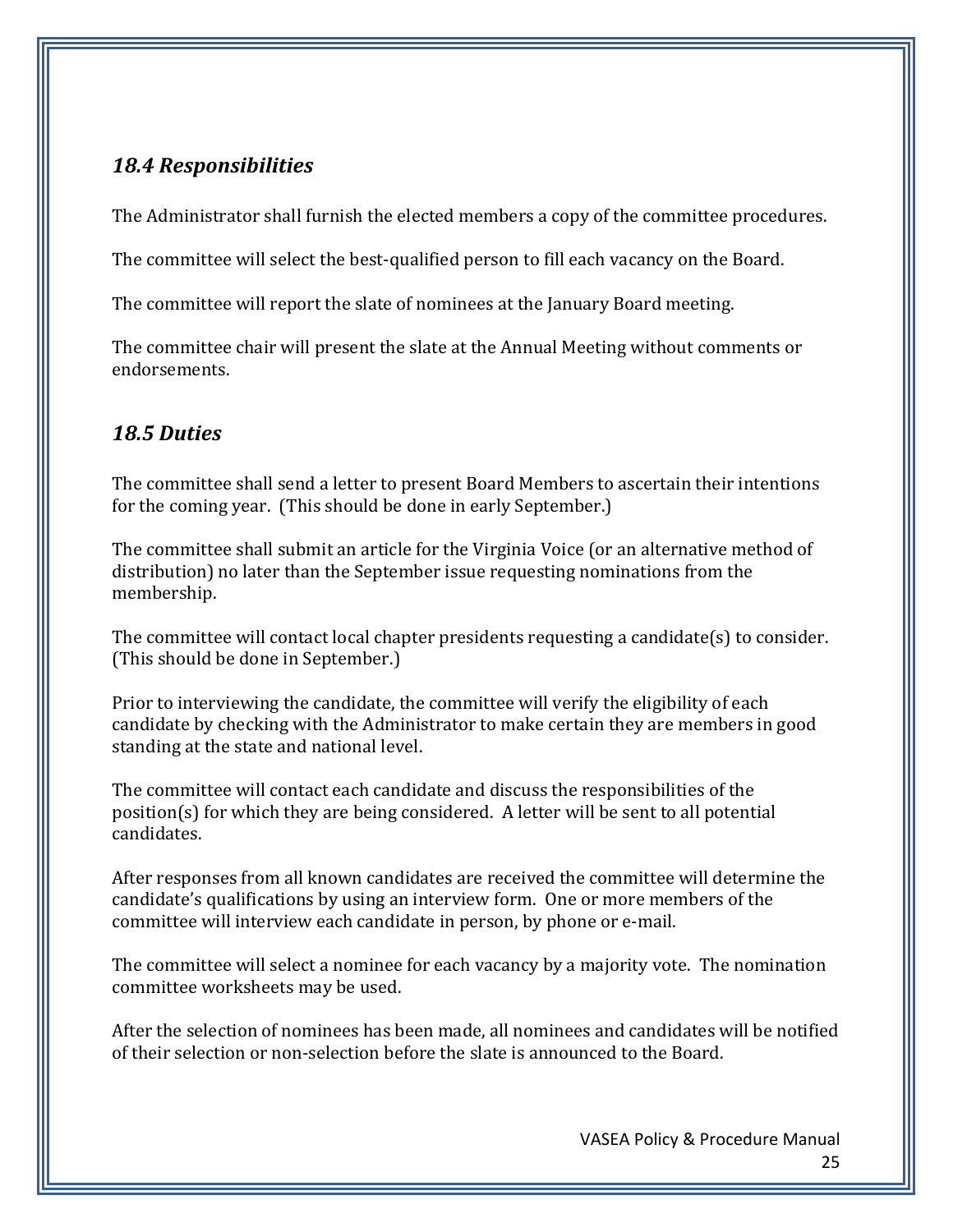The committee will request the Administrator to send all nominees not already serving on the board copies of the minutes for the current year.

The committee's report for publication will include the names of the nominees, the positions for which they were selected and a list of those persons still serving on the Board.

Those persons indicating they plan to run from the floor will be provided with the same materials the nominees are provided.

If there is more than one nominee/candidate for a position, all nominees/candidates must be told they may submit a platform/biography in 300 words or less which will be published in the Notice of Annual Meeting.

## *18.6 Sample Letter #1*

(Date)

Dear (Nominee's Name):

Congratulations on having been recommended for consideration as a nominee for (position) of VASEA.

The nominating committee is writing to you because we want you to be aware of the commitment you will be making should you be selected as a nominee and subsequently elected to this position. We have enclosed a copy of \_\_\_\_\_\_\_\_\_\_\_\_\_\_as well as other material we feel you may like to review.

Nominees are expected to be present at the Annual Meeting where the election and installation takes place.

If elected, your term of service would begin upon your election at the Annual Meeting in June of (year) and continue through (Date ‐ Month/Year).

The Board generally meets four (4) times a year. The first meeting is for one (1) day in early August. The second, third & forth meetings are for one (1) day in October, January, and June of each year. These meetings are generally held at a centralized location in the state. Members of the Board are expected to attend every meeting and are eligible for reimbursement of expenses incurred (See the enclosed copy of the Board reimbursement procedures).

I am enclosing a copy of the agenda of the most recent Board Meeting so you can get an idea of what goes on if you are unfamiliar with the process. As you can see, there are a number of committees overseeing the internal workings of our Society. As you become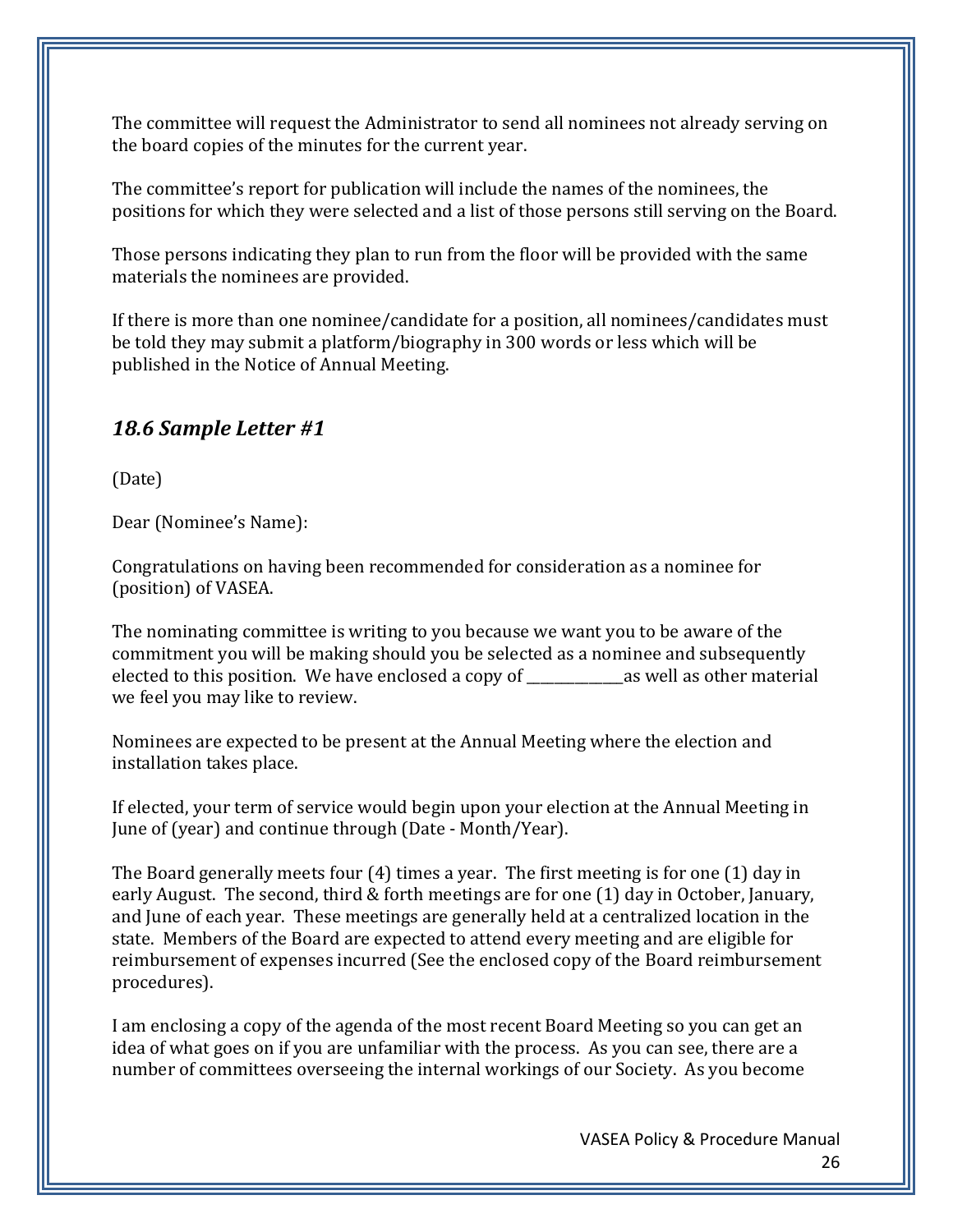familiar with Board activities you will be expected to serve on one of them in some capacity. This will depend upon your interest and availability.

If you have any questions, would like to clarify or discuss any aspect of this office or the operation of the Board, please talk with the person who recommended you or any one of the members of the nominating committee. Feel free to call any one of us. A listing of our names and how to contact us is included herewith.

Sincerely, Chairperson, Nominating Committee

# **19. NAEA Liaison**

## *19.1 Responsibilities*

Attend all NAEA Board Meetings.

## *19.2 Duties*

To present to the NAEA Board the viewpoints of the Virginia Society of Enrolled Agents about matters at the national level.

Prepare a written report of discussions and actions taken at the NAEA Board Meeting.

Submit the written report to the Administrator for inclusion in the next VASEA Board packet. If the NAEA Board Meeting is held too late for the report to be included in the Board Packet, sufficient copies will be passed out at the board meeting.

A condensed version will be submitted to the Administrator by publication deadline for the next newsletter.

When NAEA and NAEA‐EF hold their board meetings on the same days and at the same place, the report will cover events of both board meetings.

# **20. President**

Each president will be provided with a permanent name badge.

The president is authorized to sign contracts for VASEA. The president may delegate this authority to the Administrator for contracts budgeted and approved by the Board.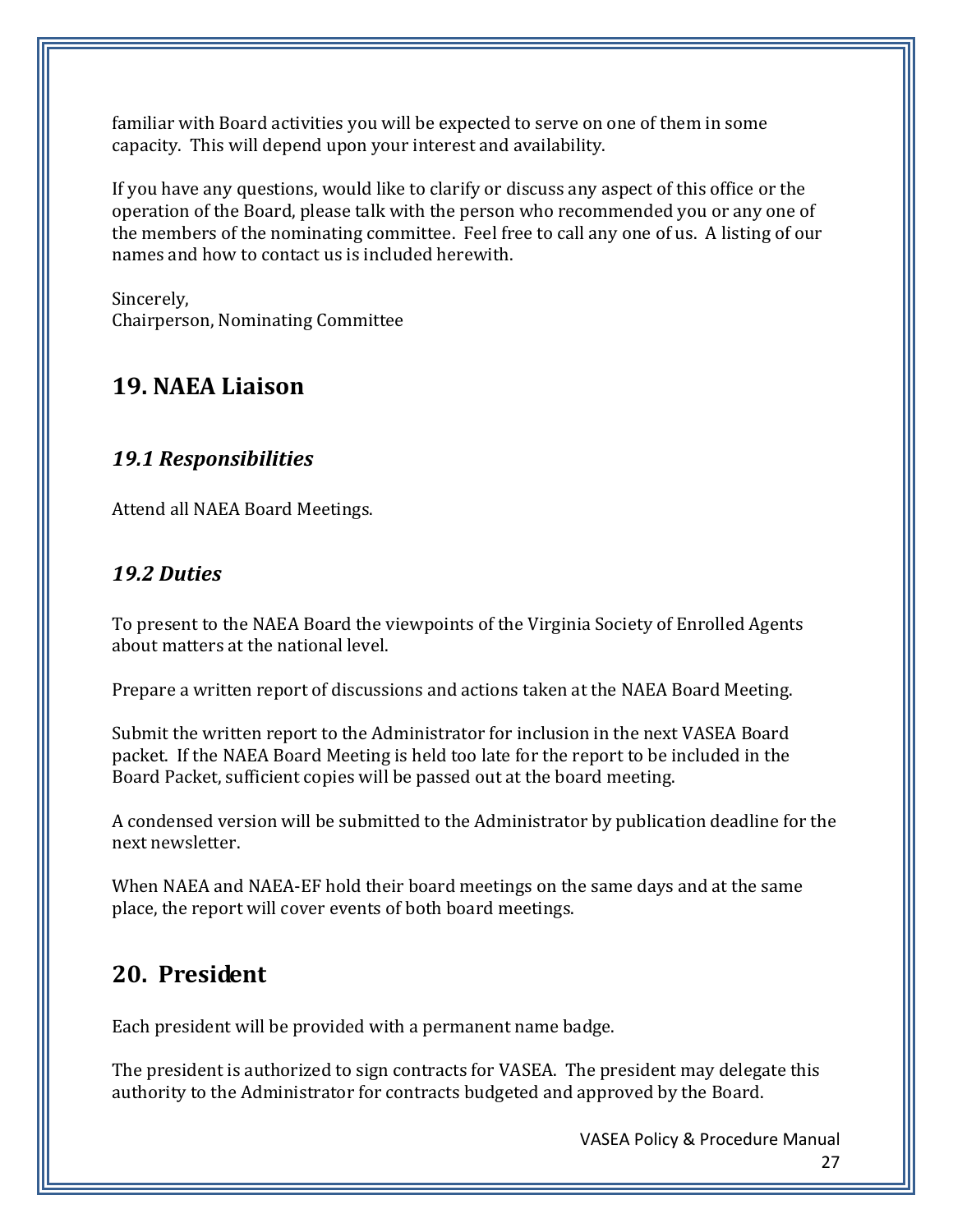The president (during first year of term) and the Vice President (during second year of president's term) shall attend, committee meetings of choice, programs that are by invitation only, NAEA President's Exchange, National Board Meetings, and the installation function of NAEA.

The President shall serve as ex officio member of all committees, except the Nominating Committee, and Ethics and Professional Conduct Committee.

#### *20.1 Responsibilities*

Protect the rights and interests of all members of VASEA.

Ensure compliance with the bylaws and other rules and regulations of VASEA.

As chief executive officer of VASEA, subject to control by the Board of Directors, provide the leadership essential for the day-to-day operations of the Society and in developing its future plans.

Initiate such action as may be necessary to ensure the financial viability of VASEA.

Establish policy, subject to the approval of the Board of Directors and serve as spokesperson.

#### *20.2 Duties*

Preside at all meetings of the general membership and VASEA Board of Directors.

Prepare agenda, in cooperation with the Administrator, for all meetings, in time to be distributed in the board packet.

Chair the Executive Committee and serve as ex officio member of all committees, except the Nominating Committee, and Ethics and Professional Conduct Committee.

Appoint, with the advice of the Vice President and Administrator, and approval of the Board, standing and special committee Chairs; except, for the Nominating committee.

Require that all individual board records and files are transferred to new board members and Committee Chairs.

Set the date and sites of the Board of Directors meetings in cooperation with the Administrator and approval of the Board of Directors.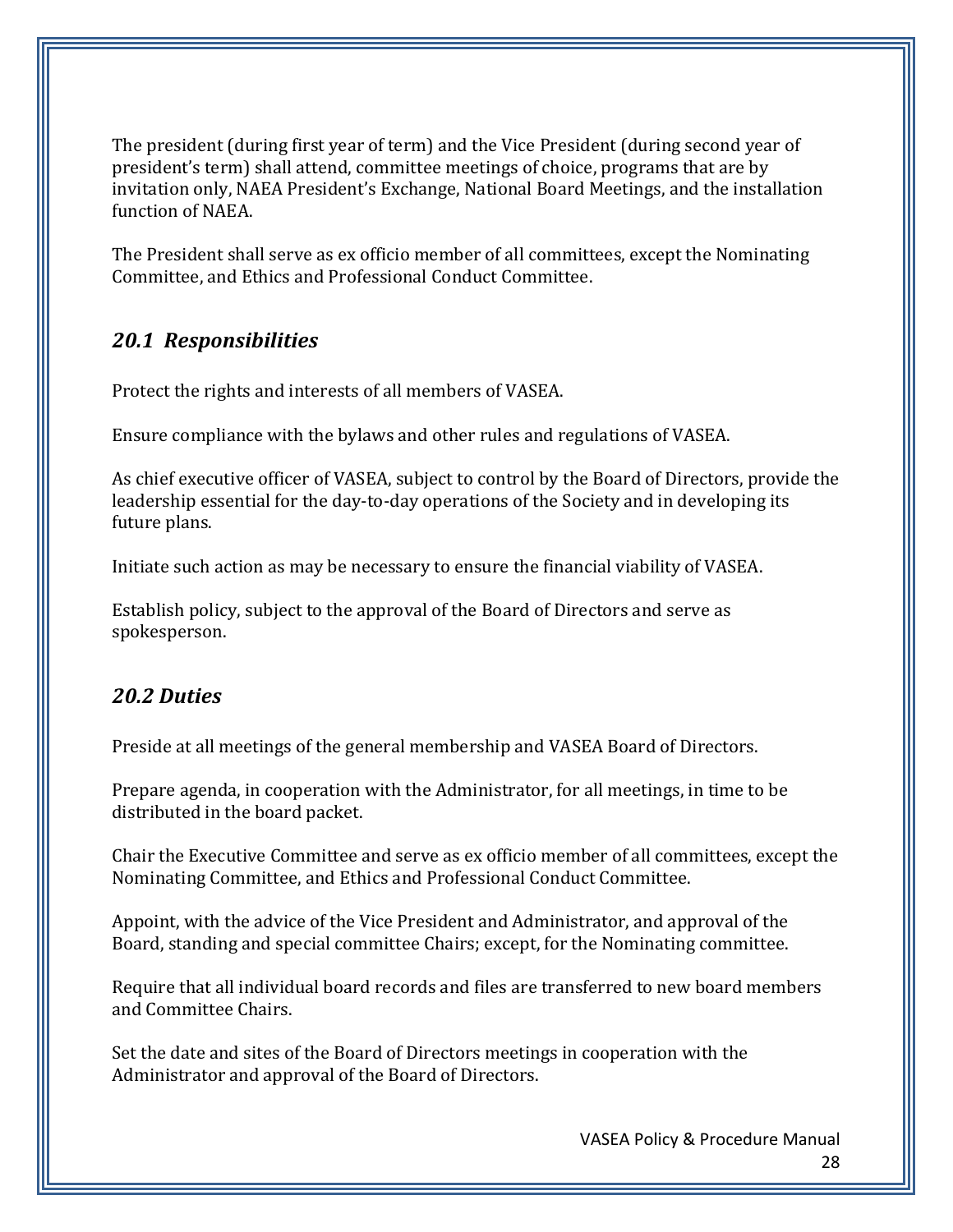Cause to be issued the Official Notice of Annual Meeting, to be distributed at least thirty (30) days prior to the first business day of the Annual Meeting.

Issue a President's charge to all elected or appointed to carry out specific projects.

Prepare the President's report in a timely manner to be included in the board packets.

Require the initial preparation of any new policies & procedures and the subsequent annual review and update of the Policy & Procedure Manual

Adhere to the procedures contained in Robert's Rules of Order Newly Revised when VASEA bylaws do not have precedence.

Prepare a "President's Letter" to be published in each issue of the VASEA Newsletter

# **21. Vice President**

# *21.1 Responsibilities*

Assume the responsibilities and perform the duties of the president in their absence.

Assist the president in carrying out the duties of that office.

Recommend the establishment of specific committees and their composition.

Coordinate and monitor the progress of all committees as measured against the President's charge, the Board of Directors guidelines and the Strategic Plan.

Assist in liaison between the Administrator and the committee chairs to ensure all reports, etc. are timely submitted.

# *21.2 Duties*

Retain and follow to completion all Presidents' charges to the committees.

Maintain close contact with committee chairs.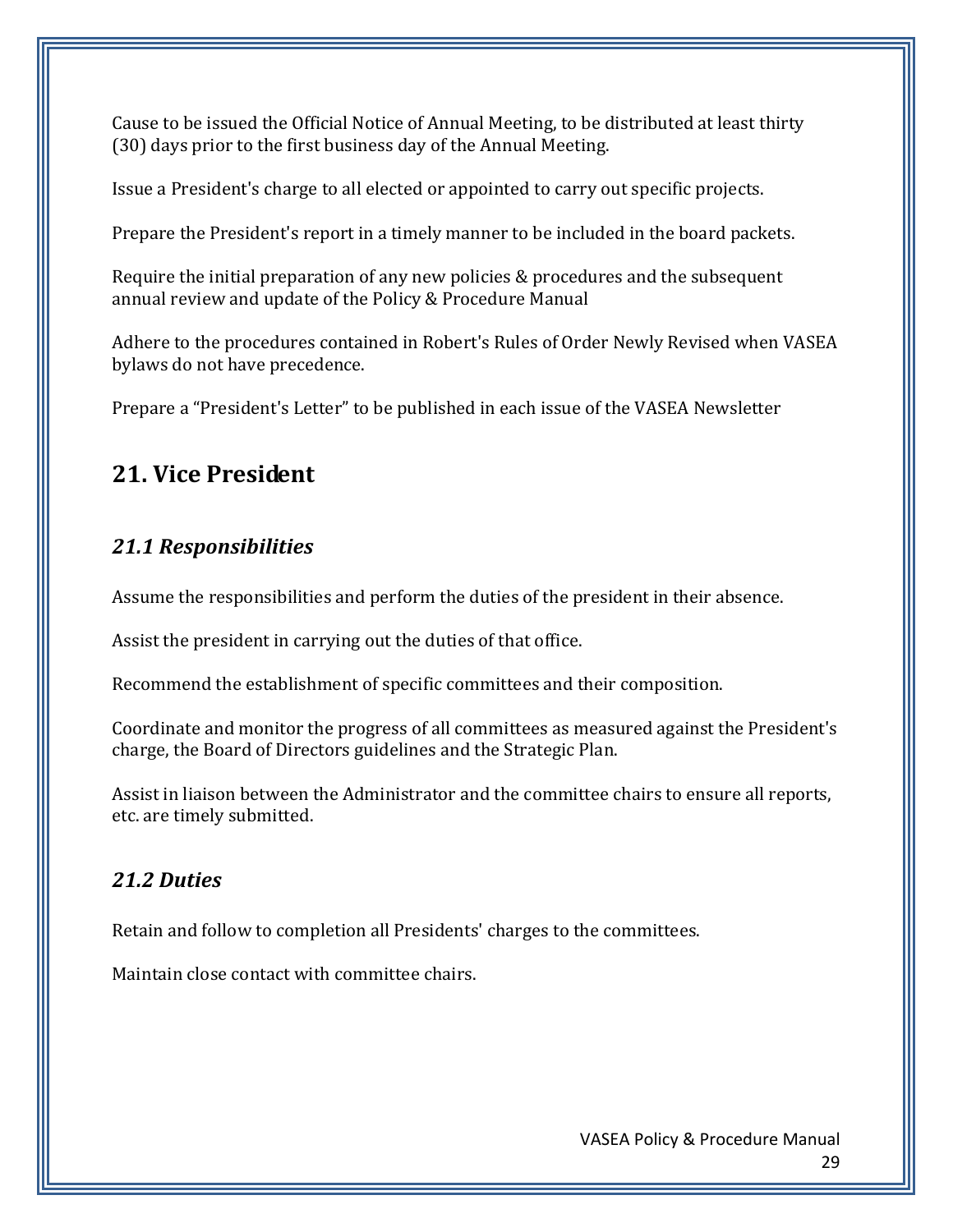# **22. Secretary**

## *22.1 Responsibilities*

The Secretary is to insure that the minutes of all Board Meetings and Membership Meetings are recorded, typed and distributed.

#### *22.2 Duties*

After installation, obtain a copy of the latest revision of the bylaws, listing of members of the Board with addresses and phone numbers, and the previous year's minutes from the Administrator.

Minutes are to be distributed to the Board of Directors and chapter presidents. Distribution of the annual Membership Meeting minutes must include the report of the Minutes Review Committee.

Minutes are to be distributed within 30 days after board meetings adjourn (but prior to the next board meeting).

General correspondence is to be answered within a reasonable length of time. The President and the Administrator are to receive copies of all correspondence.

The Secretary will provide a format for submission of motions at all Board Meetings.

Once the minutes are approved (and corrected, if required), one flat signed copy will be sent to the Administrator.

The Secretary will maintain the Official Minutes Book of the Society.

# **23. Treasurer**

# *23.1 Responsibilities*

Shall be responsible for maintaining the financial records of VASEA.

Shall render periodic reports to the Board regarding VASEA's financial position.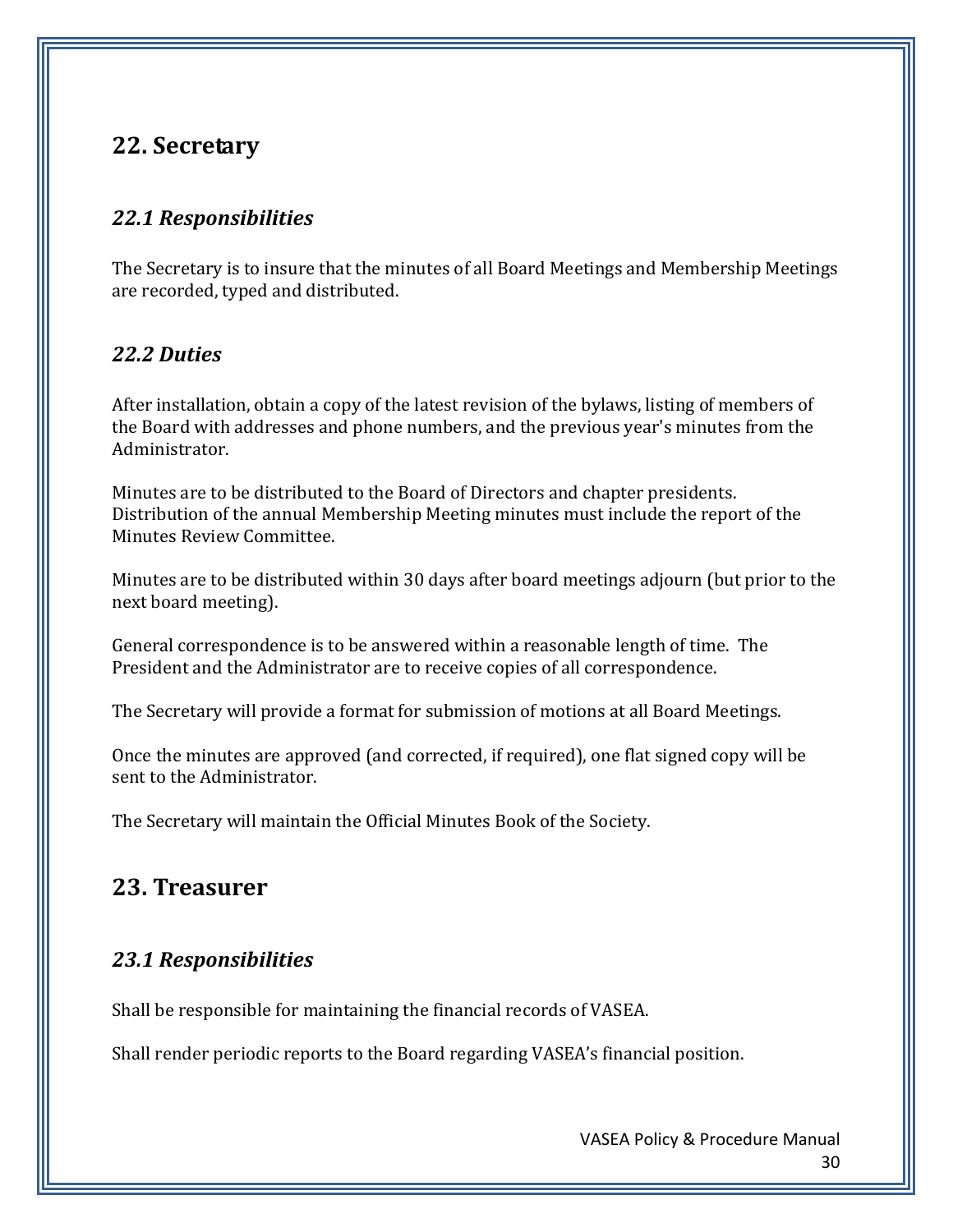Shall, together with the President and Vice President, be an authorized signer on all financial accounts of VASEA.

Shall be an authorized signer on all bank accounts and of each local chapter.

#### *23.2 Duties*

Shall, in conjunction with the President and Administrator or Vice President, check the operations of VASEA to be satisfied that it is operating within the limitations of the budget as deemed advisable.

Shall keep the books of accounts of VASEA on a modified cash basis, using the double entry system.

Shall be responsible for the selection of the standardized format to be used in the preparation of financial statements for VASEA

Shall be responsible for the preparation and signing of the VASEA Form 990, if required.

Shall oversee the deposit of funds received and process credit card charges on a timely basis.

The bank statement will be mailed by the bank directly to the Treasurer. The Treasurer will be responsible for reconciling the bank statements. A duplicate statement will be sent directly to the Administrator.

Shall approve and make payments for expenses in accordance with the budget.

The Treasurer will require local chapters to submit quarterly financial statements for review and use the financial data in conjunction with the preparation of Form 990, if required.

The Treasurer will be responsible for the periodic preparation of the Virginia Retail Sales and Use Tax Return, Form ST‐9.

The Treasurer will be responsible for the reconciliation of all credit card statements, and dues to membership counts

The Treasurer will be responsible for the maintenance of VASEA payroll records and will prepare and submit all required quarterly and annual payroll tax reports.

Prepare VASEA's financial statement and Annual Report within 45 days of the Fiscal Year-end (currently 30 June).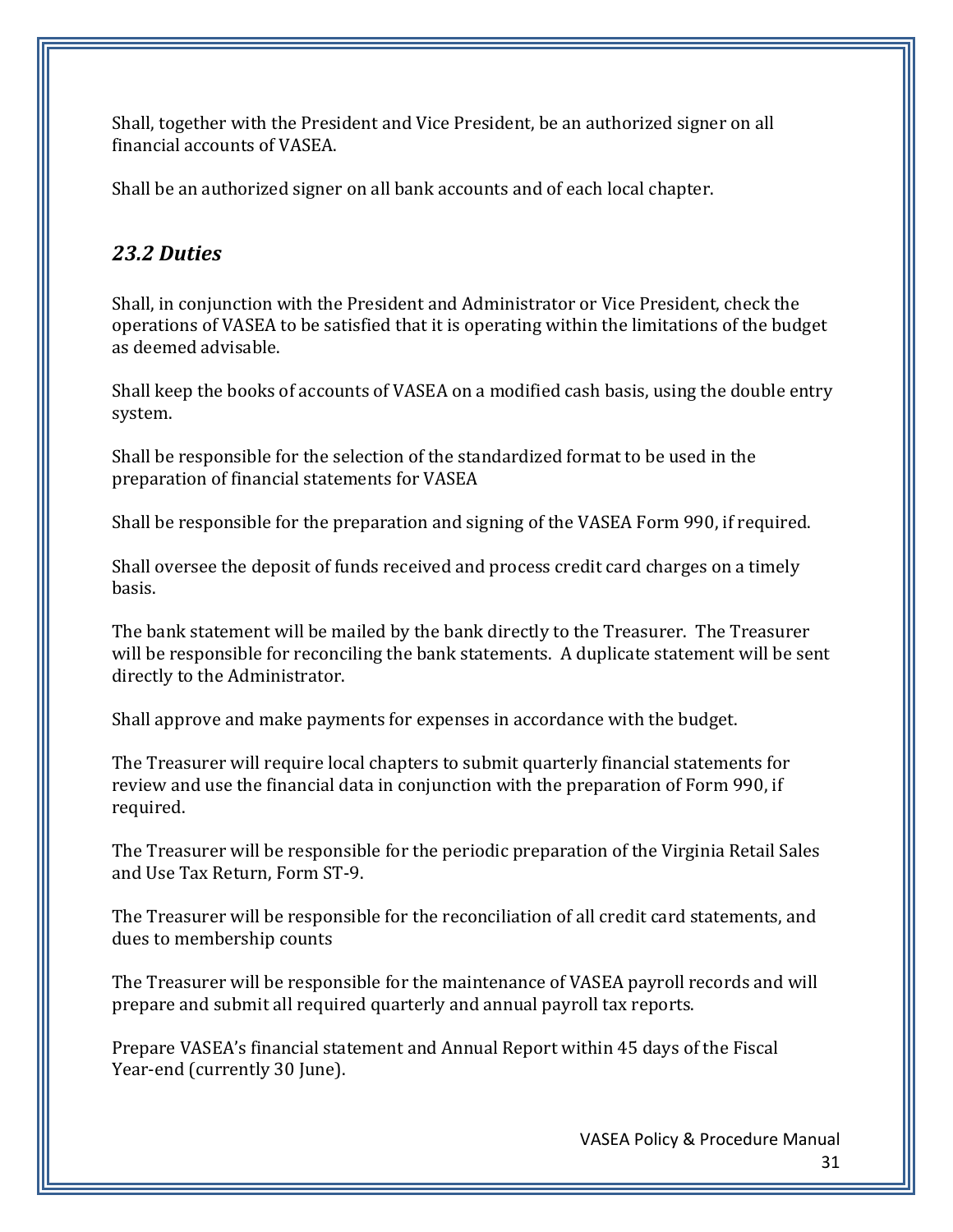Prepare Forms 1099 for any VASEA or chapter disbursements which require such reporting.

Review local chapter's financial statements, and their books and records, if necessary, between July 15th and August 15th each year.

Submit VASEA financial records to the Audit Committee for review by September 1st of each year.

Meet with the Administrator and members of the Budget Committee, annually to finalize the next year's budget.

# **24. All Officers**

All officers shall maintain familiarity with the bylaws and the Policy & Procedure Handbook, and shall maintain confidentiality in all matters.

Each officer shall maintain a record of all expenses; reimbursed and unreimbursed.

Each officer files and related materials shall be turned over to the President or Administrator whenever the officer position changes hands.

Officers will review the policy & procedures annually and update as needed.

# **25. Finance**

#### *25.1 Annual Budget*

The annual budget and all committee charges are to be aligned to the strategic plan.

#### *25.2 Expenditures*

All property and equipment expenditures of less than \$500 will be charged to office expense. Capital expenditures in excess of \$1,000 shall have prior approval of the Board. The President, Vice President and Treasurer can jointly approve emergency expenditures.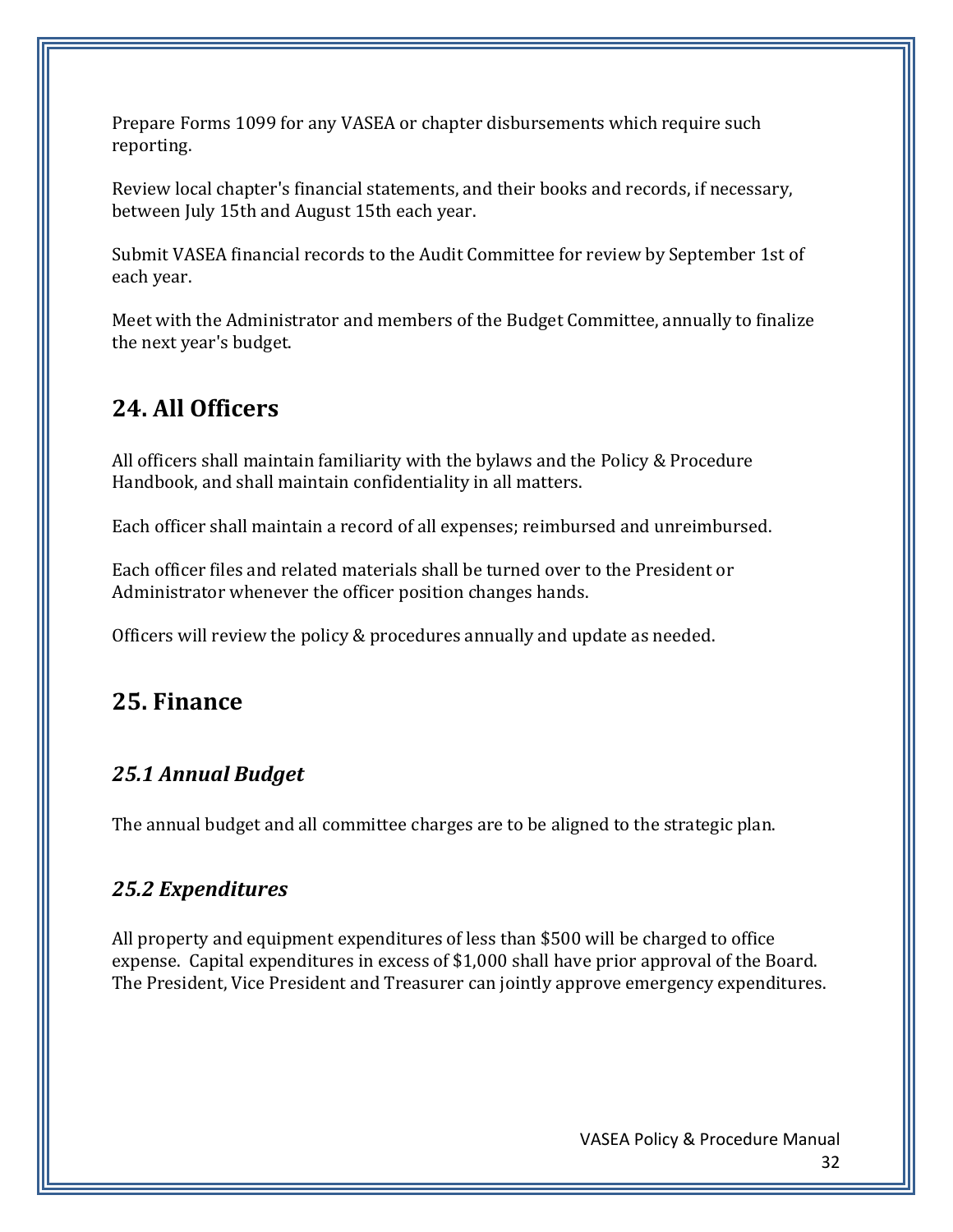# *25.3 Quarterly Financial Statements*

Quarterly financial statements, showing actual income and expenses compared to budget, will be distributed to the Board in a timely manner.

# *25.4 Check Signers*

The signers for all VASEA bank and brokerage accounts shall include the following: President, Administrative Office and Treasurer.

Checks written in excess of \$1,000 shall require two signatures.

# *25.5 Making Changes to the Budget*

The Executive Committee shall have the latitude in extraordinary circumstances to make adjustments to the budget without seeking prior approval of the Board. Such adjustment shall not alter the bottom line of the budget and any committees impacted by such change shall be notified. All changes shall be reported to the Board as expeditiously as possible.

#### *25.6 Volunteer Expense Reimbursement*

Each volunteer who incurs expenses conducting VASEA business, with prior approval, shall be reimbursed using the following guidelines:

- Expenses must be reported on an approved expense form and must be submitted within 30 days of the expense.
- Expenses in excess of \$25 must be documented by original receipts.
- Air travel to and from the location shall be limited to the lowest fare available. Other modes of travel are authorized and will be reimbursed in accordance with the current government mileage rate provided the total does not exceed that of the lowest fare available.
- Lodging at the NAEA or VASEA rate as required by the meeting schedule, to include the night before and/or the night following if necessitated by travel availability.
- Transportation to and from the airport at the lowest published fare or IRS mileage rate plus parking, which ever are lower.
- a meal allowance of \$45 per full day maximum and \$20 per day for the day of arrival or departure; these amounts shall be reduced by \$15 for each meal provided by VASEA, NAEA or event sponsor. Reimbursement for meals will be made for the lesser of actual expenses or the daily meal allowance.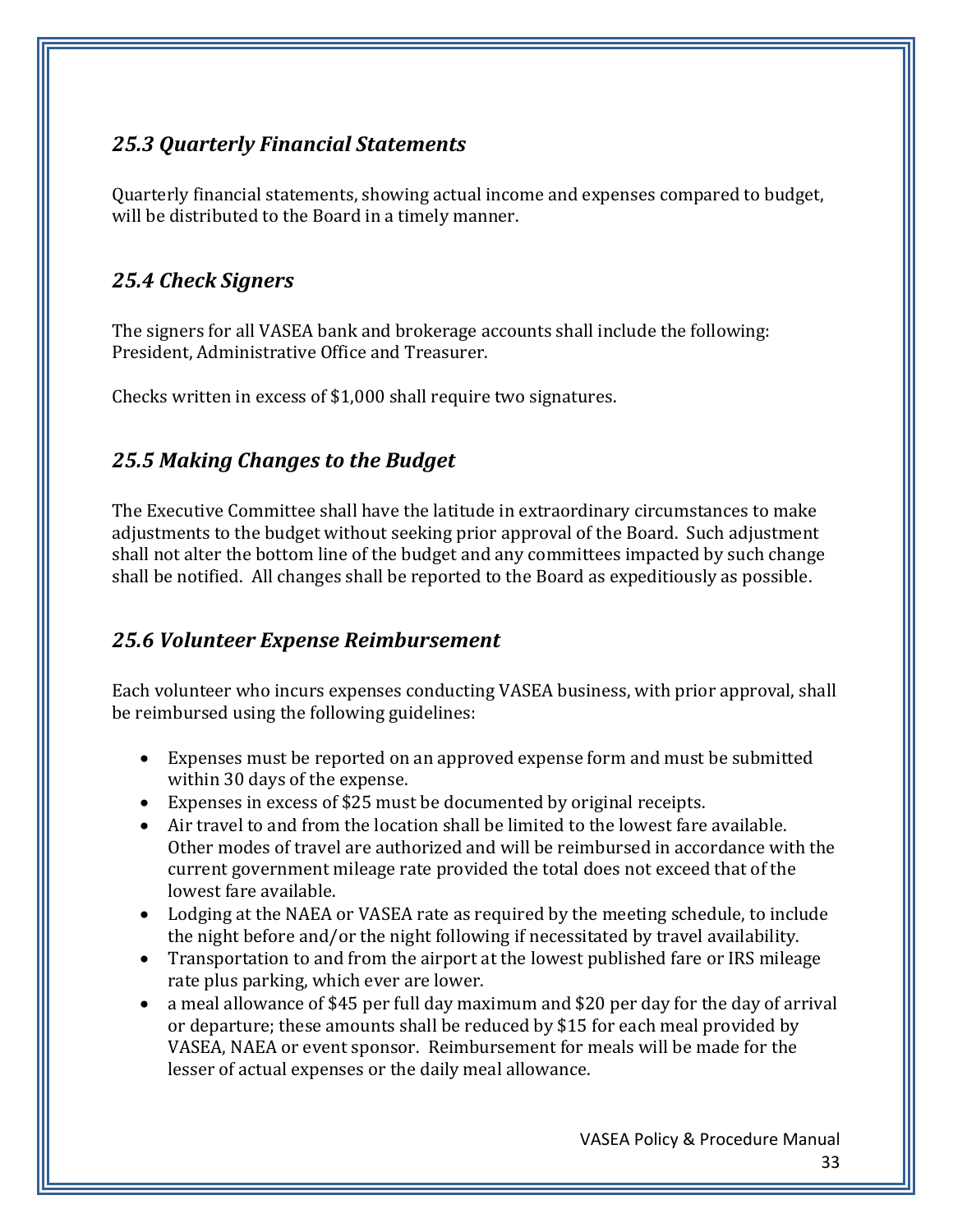# *25.7 VASEA Credit Card*

A VASEA credit card is authorized and may be used for administrative purchases.

#### *25.8 Insurance*

Personal property and liability insurance will be maintained on all VASEA assets.

Worker's Compensation insurance will be maintained to cover all VASEA employees.

Association Professional Liability Insurance as part of NAEA's master policy, will be maintained by VASEA.

A percentage of annual dues may be designated annually as non‐deductible to conform with IRC §6033.

# **26. Communications**

#### *26.1 Advertising*

Any advertising in any VASEA publication that states its target audience and lists certified public accountants and/or attorneys must also list enrolled agents.

No appropriate advertiser may be turned down due to prejudice. VASEA retains the right to refuse an advertiser, if the advertiser or advertisement is in competition with VASEA or NAEA programs. The publisher reserves the right to cancel or reject any advertising at any time, and to add the word "Advertisement" at the top of any copy which, in the publisher's opinion, simulates editorial matter and might be misleading to the reader.

Members may place ads in the Virginia Voice at the rate of \$1.00 per 40 characters; \$5.00 minimum.

Commercial ad rates will be set by the Administrator, subject to board approval.

Other organizations may not announce seminars or membership without agreed reciprocity or commercial rate advertising.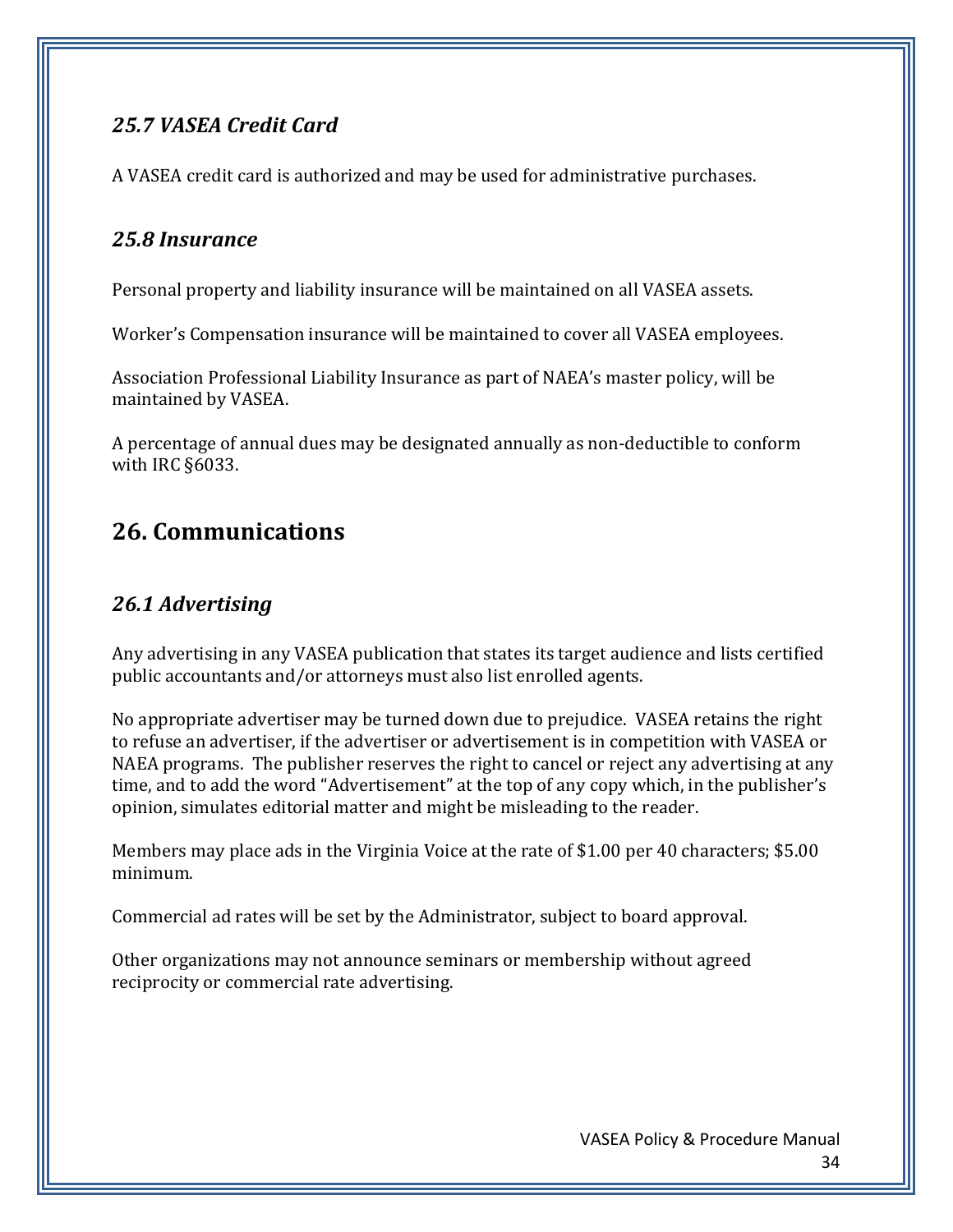#### *26.2 VASEA Logo*

The VASEA logo may be displayed solely by current members of VASEA; prior to, and after termination of membership no one has the right to use any trade name, trade mark, service mark or collective mark of the association. The logo may be downloaded from the VASEA website or obtained by contacting the VASEA office.

 Advertisers and sponsors may not use the VASEA logo on any printed or electronic material. VASEA may publish a logo for use by advertisers and sponsors. Such use shall be limited to conditions established in written agreements between VASEA, advertisers and sponsors.

VASEA logos may not be altered or enhanced in any way without direct permission from VASEA.

## *26.3 Privacy of Member Data*

Member data, including phone, fax or email information, may be shared with chapter leadership for the express purpose of providing appropriate member benefits.

VASEA may rent the mailing list of members for a one‐time use, provided VASEA approves the materials being sent and the list is being sent to a bonded third‐party mail house. VASEA never rents phone, fax or email information.

VASEA maintains a "do not sell" list of members. At any time, members may opt out of all additional marketing lists by notifying the VASEA office in writing.

# **27. Membership**

# *27.1 Join Date*

The effective date of membership of new members will be the day the application is processed by NAEA.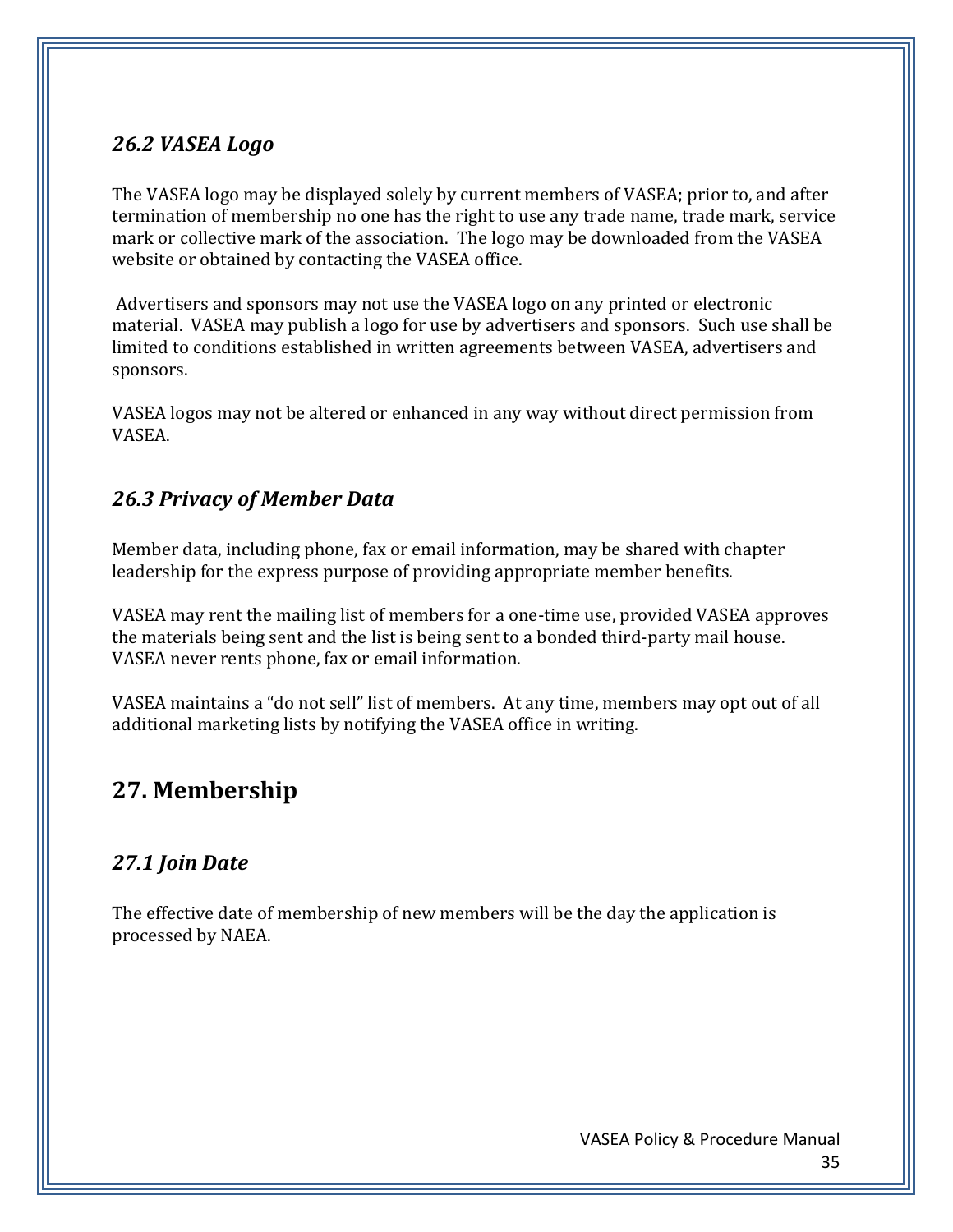# *27.2 Suspension of Membership*

Upon suspension, any member ceases to be eligible for any benefit until such time as the suspension is lifted. In the case of a Federally Authorized Practitioner, a suspension under Circular 230 will result in an automatic suspension from VASEA for a period equal to the Circular 230 suspension.

# *27.3 Waiver of CPE*

Requests from any Associate for waiver of CPE shall be submitted with all pertinent facts to the Administrator. The Administrator will discuss the facts with the VASEA President and Vice President and a recommendation for approval or denial will be made to the Board to grant either the approval or denial.

Approval of CPE waivers will fall into 2 categories:

- Individuals who cannot or will not complete the requirements under Circular 230 and have requested and been granted a waiver by the Office of Professional Responsibility (OPR). VASEA will follow the OPR grant of CPE waiver, providing all dues are current.
- Individuals who request a full or partial waiver for specific year of the NAEA education requirement set forth in section 3.05 of the bylaws. VASEA will review these requests on a case by case basis.

The identity of the member, as well as the circumstances with regard to the waiver, will be maintained in the strictest of confidence.

CPE waivers will be granted for one year. Ordinarily, waivers will not be granted for the same circumstances for subsequent years.

A random audit of five‐percent of the Associates' CPE will be conducted annually.

#### *27.4 Recognition*

Members will be recognized with the presentation of a pin at the Annual Meeting for each five‐year increment of membership. Pins for recipients not present will be forwarded to chapters for presentation. If the recipient is not a chapter member, the award will be mailed directly to the member. Pins may also be purchased by qualified members.

VASEA Associates will be awarded an Associate Certificate.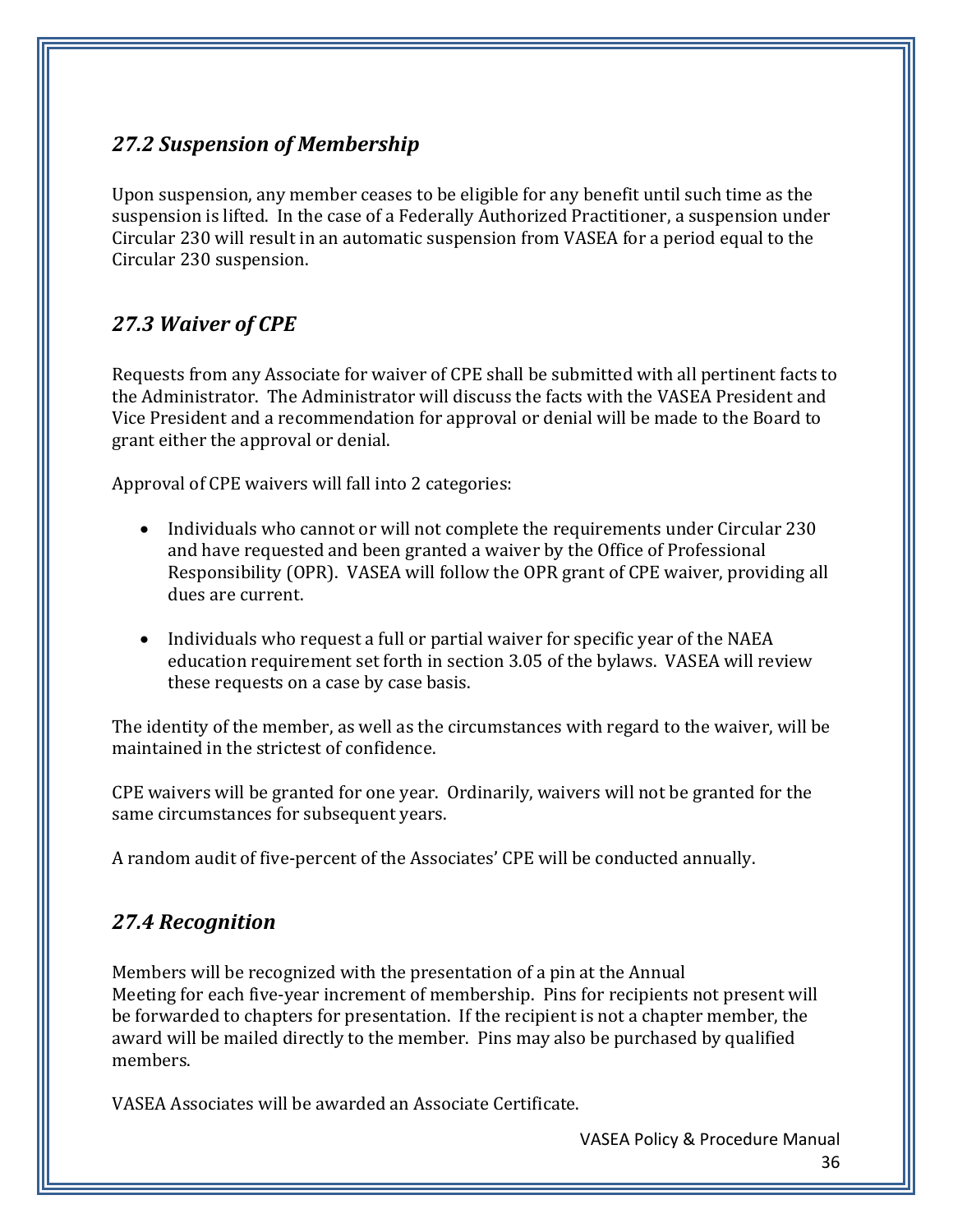#### *27.5 Dues*

Current dues paid to another state affiliate will be honored for members transferring to VASEA.

Refunds of proportionate VASEA dues will be made to Associates who join NAEA.

Associates may be reclassified to Emeritus status by submission of a written request to the Board of Directors that states active pursuit of the profession no longer exists.

Members and Associates Emeritus will pay 25% of the current Association dues.

# **28. Bylaws**

Proposed changes to the bylaws shall be voted upon by the members at the annual meeting. In lieu of a vote at the annual meeting, the Board may authorize a mail or electronic vote based on the procedures outlined below.

Proposed changes to the bylaws shall be reviewed by the bylaws committee in accordance with the approved policies, and the NAEA Bylaws.

#### *28.1 Ballot Procedures*

The word ballot shall include both paper mail‐in ballots and electronic ballots.

The Board will establish procedures to ensure the validity of the election.

The proposed bylaw change will be prepared by the Bylaws committee and amendments to the bylaws along with pro and con opinions shall be printed on the ballot.

A sample ballot shall be published with the Notice of Annual Meeting.

Ballots must be distributed to all members in good standing on the day of record.

The date of record of membership shall be thirty days prior to the mailing of the ballots.

The ballots must specify the quorum requirements and whether the proposal requires a simple majority or a two-thirds vote for approval.

Only official ballots (whether electronic or paper) received by the deadline for voting at the designated official depository shall be counted.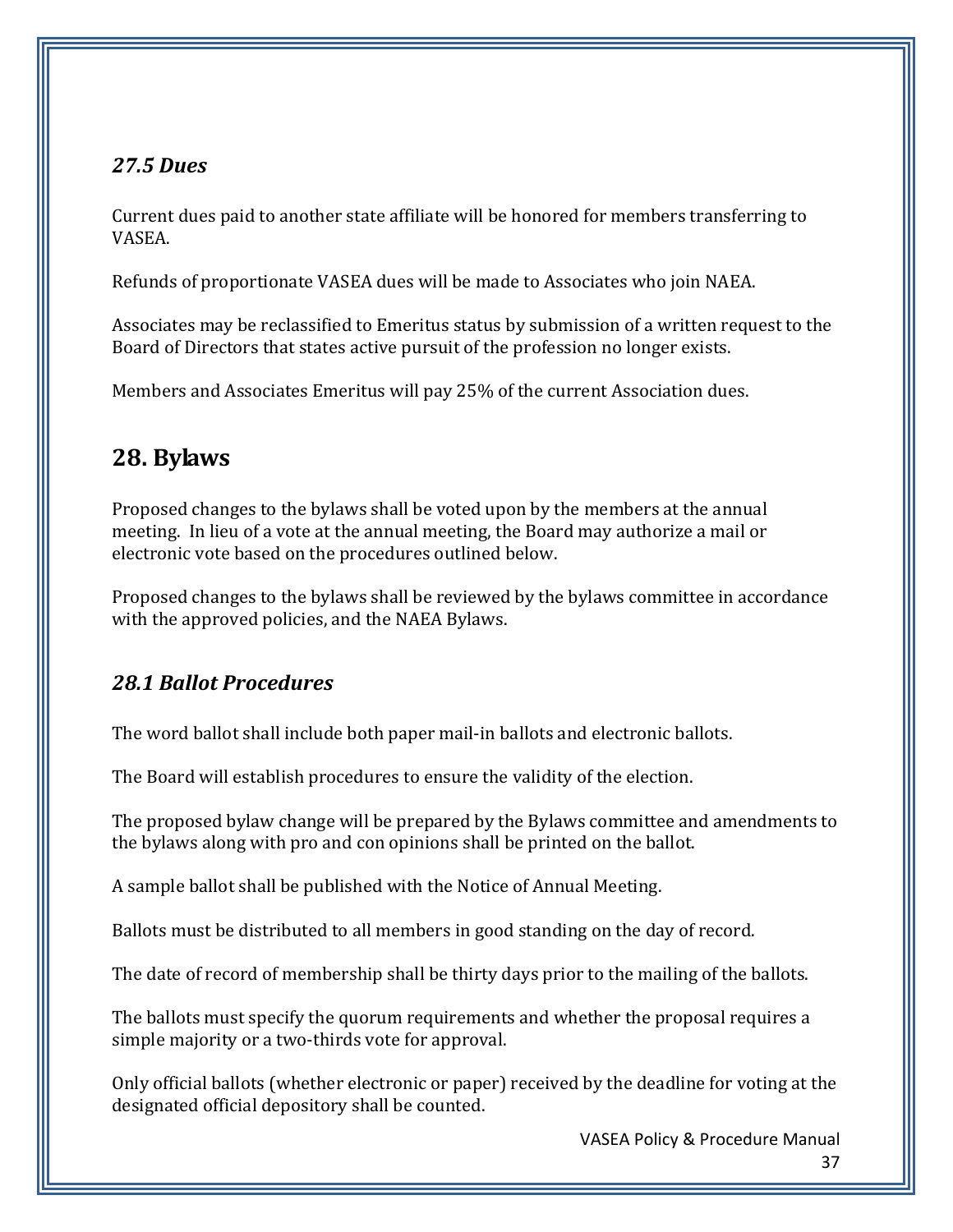If both an electronic and paper ballot is submitted from the same member, then only the first ballot received will be counted.

Ballots must be received from at least 5% of the members to meet the quorum for a mail ballot. Completed ballots must be received within 45 days of the mailing date.

Ballots shall not be counted until the quorum has been met. If the quorum is not met after the 45 days, the proposal is considered to have been timely published and shall be presented at the next VASEA annual meeting. The uncounted ballots shall be destroyed unopened if the quorum is not met.

If the quorum is met, the Secretary shall certify the quorum. A majority of the ballots received indicating approval is required. Blank ballots will be considered an abstention and will be used only to establish a quorum. Ballots marked "yes and no" will be counted as invalid.

Approved bylaw changes shall be certified by the Secretary to the Board and shall become effective upon such notice to the Board, unless otherwise stated in the bylaw amendment. Results will be announced in the next issue of the Virginia Voice and posted on the VASEA website.

# **29. Nominations & Elections**

All members who seek to serve on the VASEA Board must follow the procedures of the Nominating Committee and must be interviewed by this Committee. Any member who is not chosen as a nominee may seek election as a candidate from the floor.

#### *29.1 Nominating Committee Procedures*

The slate of nominees for officers and directors shall be published to the membership in the annual "Notice of Annual Meeting".

Members interviewed by the Nominating Committee, but not chosen as a nominee, may declare themselves as a candidate for a position and run from the floor. Members who have not been interviewed by the Nominating Committee may not run from the floor unless they declare their intention to run, in writing with the Administrator at least 5 days before the day of the Annual Meeting.

The Nominating Committee shall prepare an announcement that shall include instructions for voting and the biography and goal statements of all nominees.

All candidates shall be given the same opportunity to provide a biography and goal statements as given to the nominees.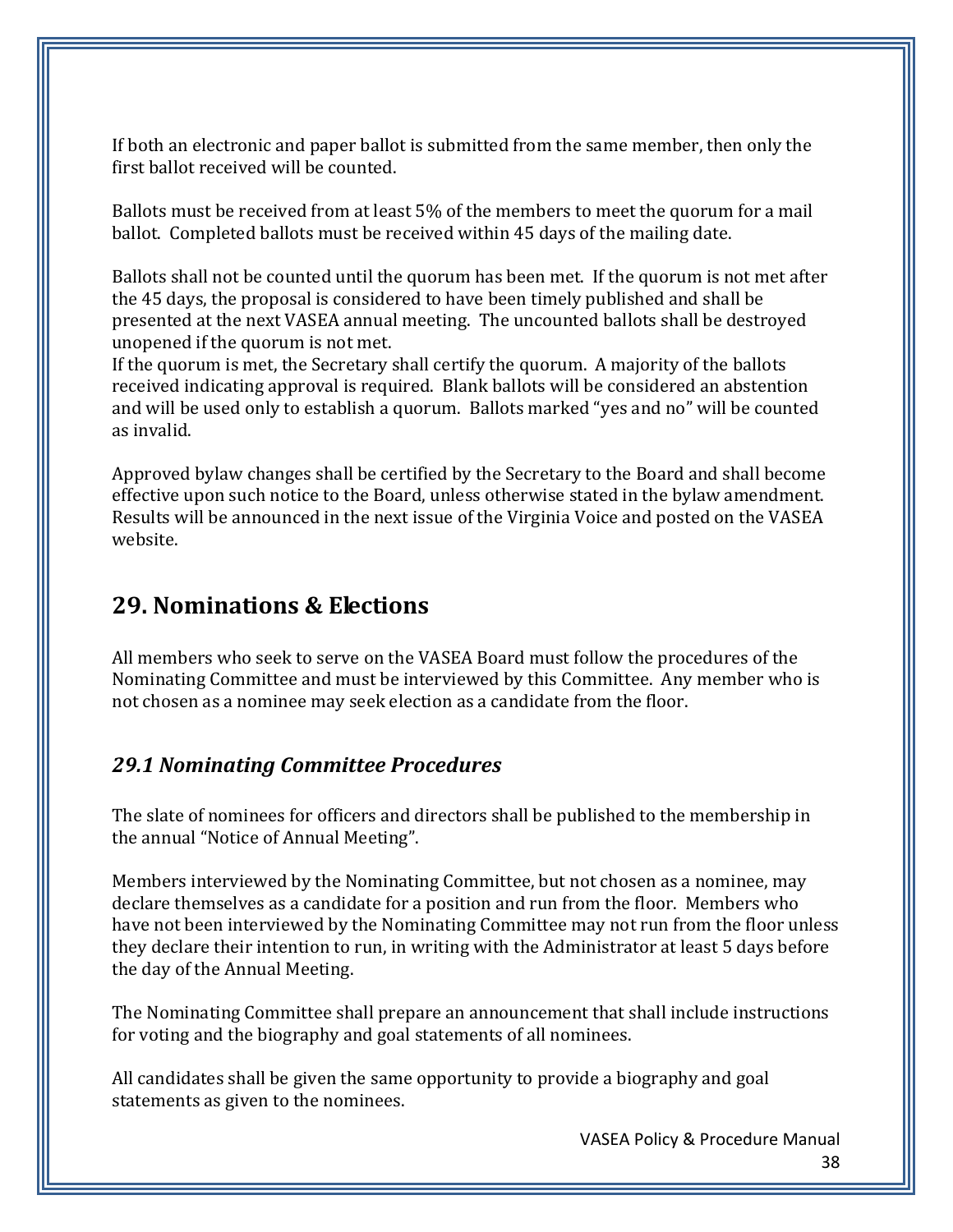### *29.2 Balloting*

The Board will establish procedures to ensure the validity of the election, including but not limited to, the decision to contract with an outside election company.

Each association member in good standing on June 1st of the current year shall receive a ballot with the names of all nominees and candidates (if applicable) for each elective office.

Only official ballots (whether electronic or paper) received by the deadline for voting at the designated official depository shall be counted.

The VASEA President shall appoint a Chief Teller who shall certify the results of the election. The results will be published in the next issue of the Virginia Voice and posted on the VASEA website.

# **30. Conflict of Interest**

The members of the VASEA Board of Directors, Committee members, Chapter officers, directors and committee members, while acting in their capacity must act at all times in the best interests of VASEA and their Chapter, and not for personal or third‐party gain or financial enrichment. A conflict of interest is a transaction or relationship which presents or may present a conflict between their obligations to VASEA and their Chapter and the member's personal, business or other interests.

#### *30.1 Duty to Disclose*

A VASEA Board member has a duty to disclose to the Administrator any real or potential conflicts of interest. The Administrator will request the disinterested members of the Executive Committee to make the determination if a conflict exists and the Board shall be informed of such determination. If a conflict of interest is determined, the affected Board member is not precluded from making a presentation to the Board regarding the transaction or relationship. However, before the Board discusses and votes on the matter, the Board member shall leave the room.

This policy shall apply not only to all members of the VASEA Board of Directors but also shall apply to all members of VASEA committees, task forces, and others in the VASEA governance structure. All references herein to the Board of Directors (Board) shall be construed also to refer to these additional individuals.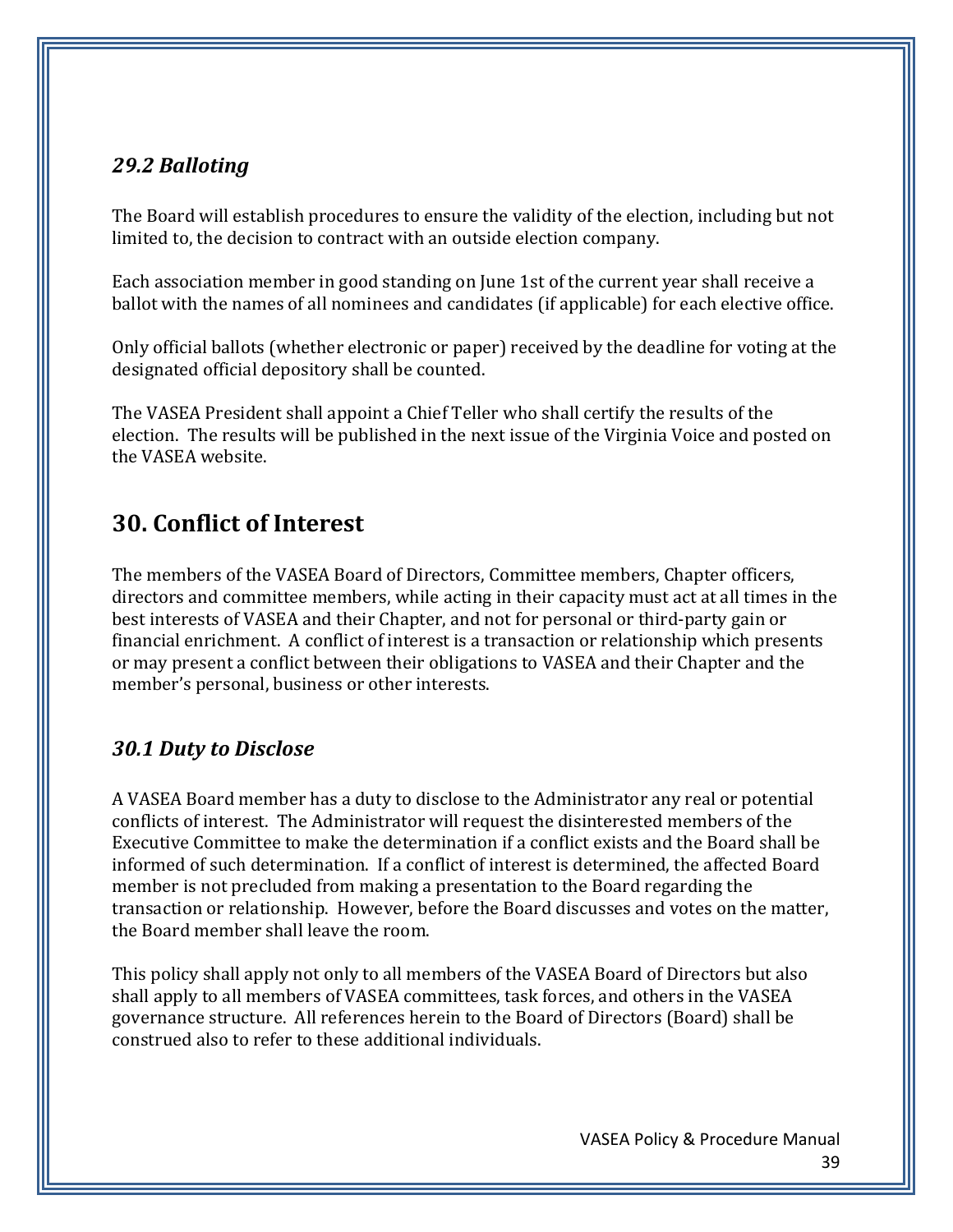Specifically, members of the Board of Directors shall:

- Avoid placing (and avoid the appearance of placing) one's own self-interest or any third‐party interest above that of VASEA; while the receipt of incidental personal or third‐party benefit may necessarily flow from certain VASEA activities, such benefit must be merely incidental to the primary benefit to VASEA and its purposes;
- Not use their positions as Board members to obtain favors or services that would not routinely be available to any or all members of the Association.
- Not represent to third-parties that their authority as a Board member extends any further than which it actually extends;
- Not engage in any outside business, professional or other activities that would directly or indirectly be materially adverse to VASEA;
- Provide goods and services to VASEA as a paid vendor to VASEA only after full disclosure to, and advance approval by, the Board, and pursuant to any related procedures adopted by the Board.

# **31. Anti‐Trust**

 The antitrust laws of the United States and the various states prohibit agreements, combinations and conspiracies in restraint of trade. Because NAEA, VASEA and other trade and professional associations are, by definition, combinations of competitors, one element of a possible antitrust violation is generally present, and only some action by the association that unreasonably restrains trade generally needs to occur for there to be an antitrust violation.

The antitrust laws prohibit competitors from engaging in actions that could result in an unreasonable restraint of trade. Some activities (such as, but not limited to, price fixing (setting minimum or maximum prices), allocation of clients or markets and bid rigging) are deemed so pernicious and harmful they are considered per se violations – it does matter whether or not the activities have a harmful effect on competition; the effect is presumed. Above all else, association members should be free to make business decisions based on the dictates of the market – not dictates of the association.

NAEA & VASEA have a policy of strict compliance with federal and state antitrust laws. NAEA & VASEA members should avoid discussing certain subjects when they are together – both at formal membership, Board of Director, committee, and other meetings and in informal contacts with other industry members – and should adhere strictly to the following guidelines:

- Do not discuss prices, fees or rates. Note that a price-fixing violation may be inferred from price-related discussions followed by parallel decisions on pricing by association members – even in the absence of an oral or written agreement.
- Do not agree with competitors not to deal with certain suppliers or others.
- Do not try to prevent a supplier from selling to your competitors(s).